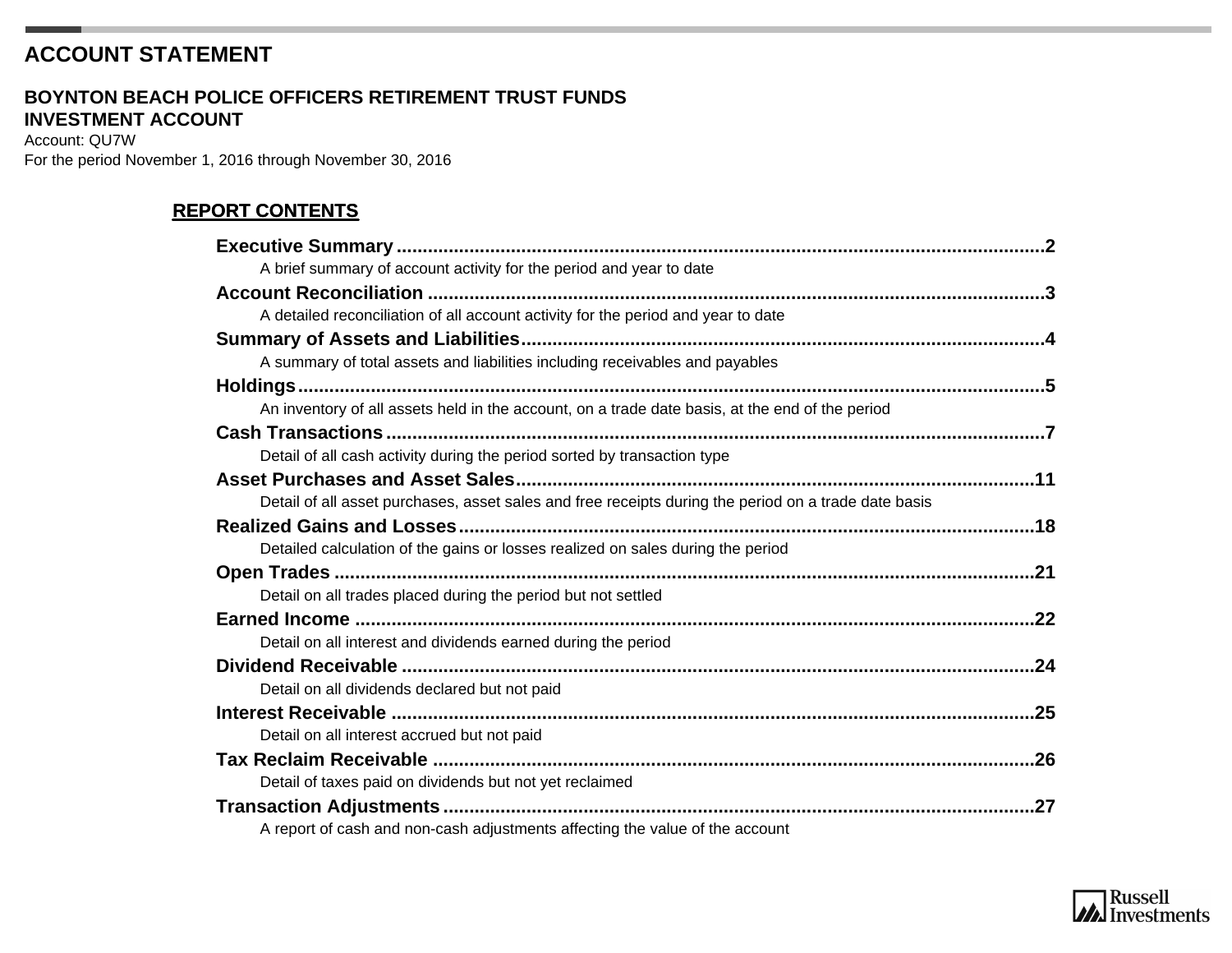## <span id="page-1-0"></span>**CITY OF BOYNTON BEACH** 12/05/2016 07:03:PM **OFFICERS RETIREMENT TRUST EXECUTIVE SUMMARY**

Account: QU7W

|                             | <b>Current Period</b><br><b>Market Value</b> | <b>Year to Date</b><br><b>Market Value</b> |
|-----------------------------|----------------------------------------------|--------------------------------------------|
| <b>Beginning Balance</b>    | 84,618,085.36                                | 86,039,124.30                              |
| Contributions               | 4,862,672.87                                 | 4,961,285.13                               |
| Cash Receipts               | 0.00                                         | 450.00                                     |
| <b>Benefit Payments</b>     | $-629,783.39$                                | $-1,059,281.84$                            |
| <b>Expenses Paid</b>        | $-7,016.29$                                  | -156,219.08                                |
| Income Earned               | 7.82                                         | 44.86                                      |
| <b>Investment Gain/Loss</b> | 344,052.28                                   | -597,385.74                                |
| <b>Ending Balance</b>       | 89,188,018.65                                | 89,188,017.63                              |
|                             |                                              |                                            |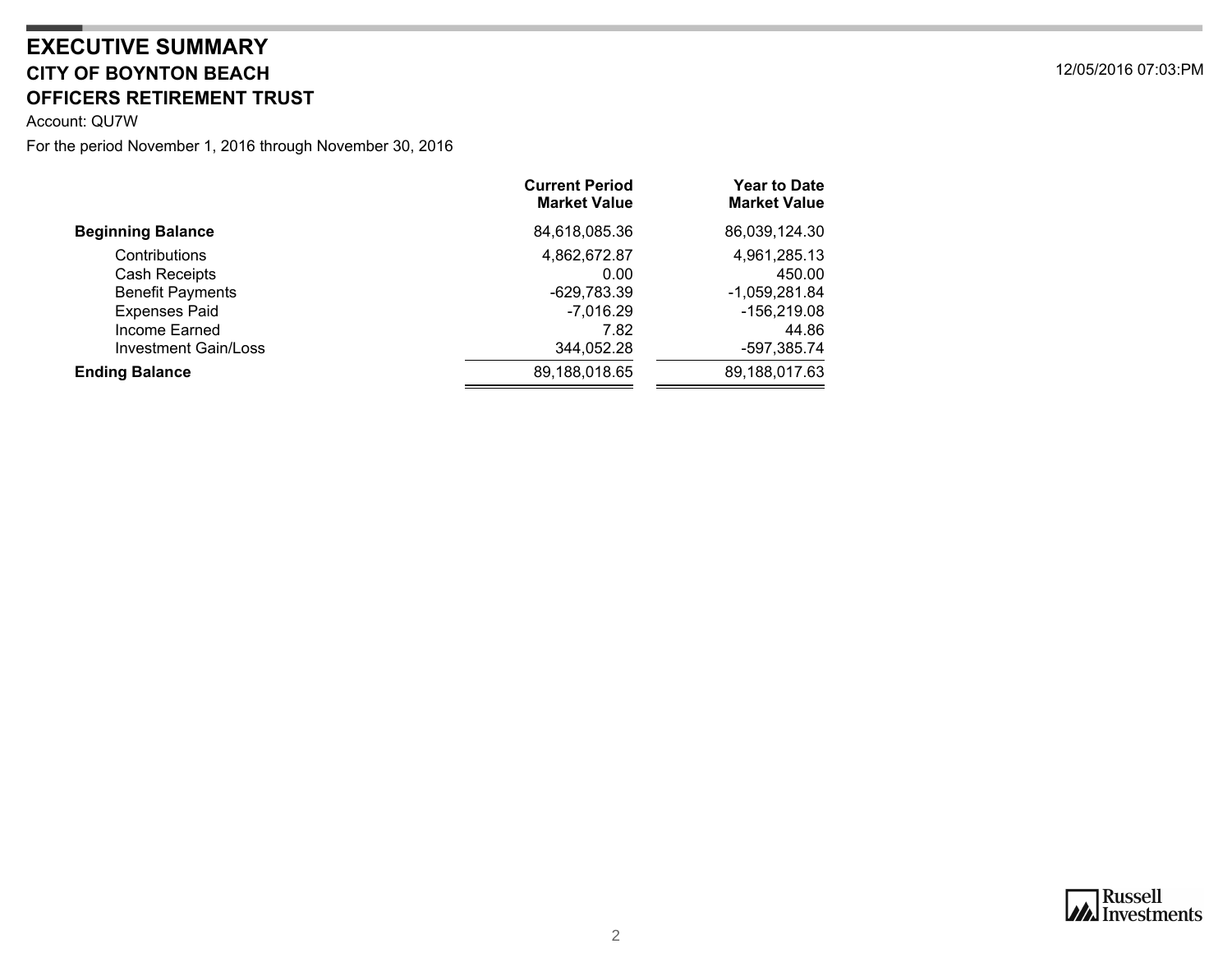### **CITY OF BOYNTON BEACHOFFICERS RETIREMENT TRUSTACCOUNT RECONCILIATION**

<span id="page-2-0"></span>Account: QU7W

|                                      | <b>Current Period</b><br><b>Market Value</b> | <b>Year to Date</b><br><b>Market Value</b> |
|--------------------------------------|----------------------------------------------|--------------------------------------------|
| <b>Beginning Balance</b>             | 84,618,085.36                                | 86,039,124.30                              |
| <b>Contributions</b>                 |                                              |                                            |
| <b>Employer Contributions</b>        | 4,791,528.00                                 | 4,791,528.00                               |
| <b>Employee Contributions</b>        | 71,144.87                                    | 169,757.13                                 |
| <b>Total Contributions</b>           | 4,862,672.87                                 | 4,961,285.13                               |
| <b>Cash Receipts</b>                 | 0.00                                         | 450.00                                     |
| <b>Benefit Payments</b>              |                                              |                                            |
| <b>Recurring Benefit Payments</b>    | $-414,897.41$                                | $-844,395.86$                              |
| Non-Recurring Benefit Payments       | $-214,885.98$                                | $-214,885.98$                              |
| <b>Total Benefit Payments</b>        | $-629,783.39$                                | $-1,059,281.84$                            |
| <b>Expenses Paid</b>                 |                                              |                                            |
| <b>Administrative Expense</b>        | $-5,414.67$                                  | $-11,420.36$                               |
| <b>Expense Reimbursement</b>         | $-636.95$                                    | $-903.05$                                  |
| <b>Investment Management Expense</b> | 0.00                                         | $-140,758.00$                              |
| <b>Retiree Service Expense</b>       | $-964.67$                                    | $-964.67$                                  |
| Other Expense                        | 0.00                                         | $-2,173.00$                                |
| <b>Total Expenses Paid</b>           | $-7,016.29$                                  | $-156,219.08$                              |
| <b>Income Earned</b>                 |                                              |                                            |
| Interest                             | 7.82                                         | 44.86                                      |
| Other Income                         | 0.00                                         | 0.00                                       |
| <b>Total Income Earned</b>           | 7.82                                         | 44.86                                      |
| <b>Investment Gain/Loss</b>          |                                              |                                            |
| <b>Realized Gain/Loss</b>            | 151,253.24                                   | 190,384.74                                 |
| <b>Unrealized Gain/Loss</b>          | 192,799.04                                   | -787,770.48                                |
| <b>Total Investment Gain/Loss</b>    | 344,052.28                                   | -597,385.74                                |
| <b>Ending Balance</b>                | 89,188,018.65                                | 89,188,017.63                              |
|                                      |                                              |                                            |

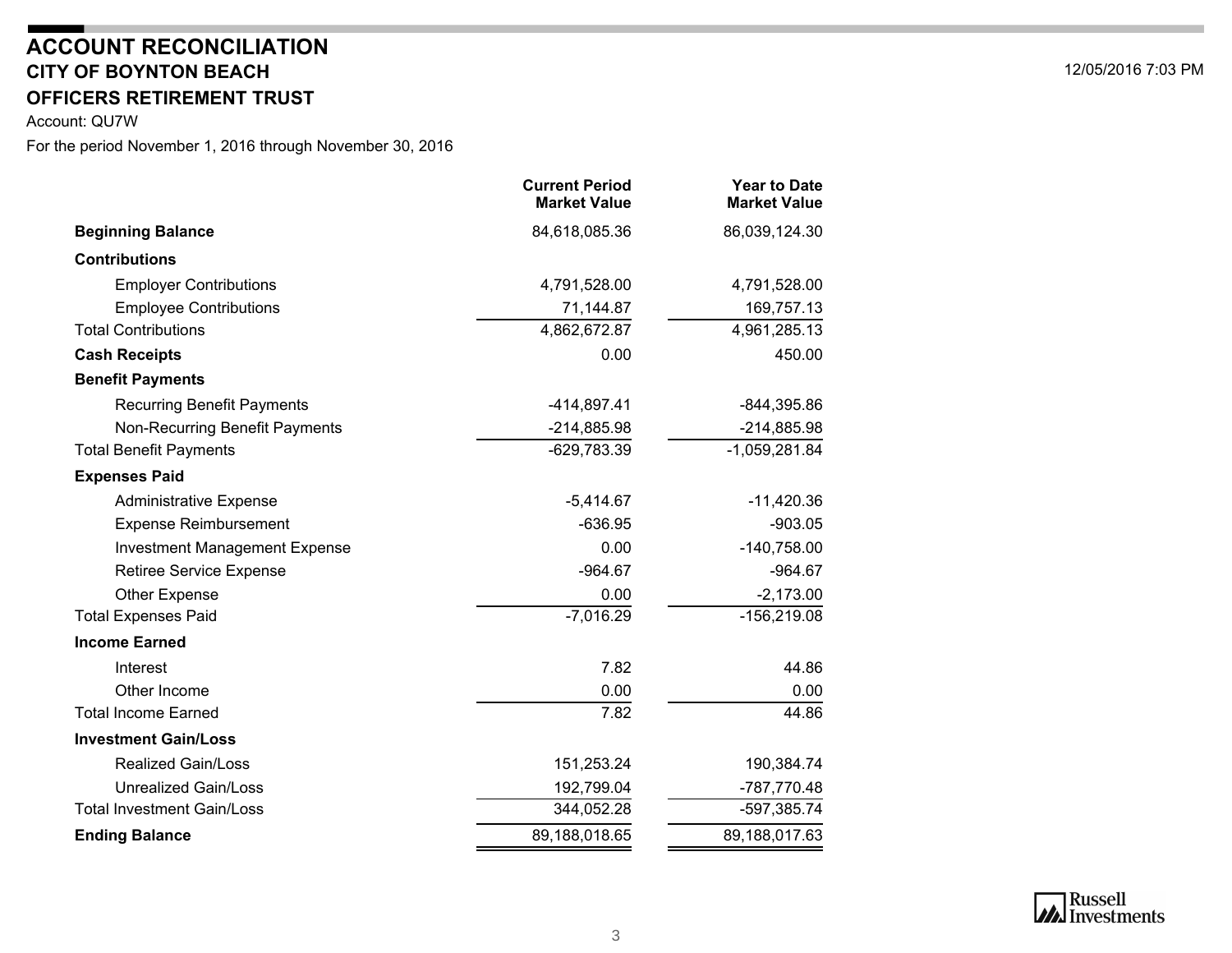#### **CITY OF BOYNTON BEACH** 12/05/2016 07:04 PM **SUMMARY OF ASSETS AND LIABILITIESOFFICERS RETIREMENT TRUST**

<span id="page-3-0"></span>Account: QU7W

|                                   | <b>Starting Balance</b> | <b>Net Activity</b> | <b>Ending Balance</b> |
|-----------------------------------|-------------------------|---------------------|-----------------------|
| <b>Assets</b>                     |                         |                     |                       |
| <b>Total Cost Of Investments</b>  | 72,400,295.32           | $-5,211,432.96$     | 67,188,862.36         |
| Cash                              | -4,795,978.00           | 4,795,978.00        | 0.00                  |
| Dividend Receivable               | 0.00                    | 0.00                | 0.00                  |
| Interest Receivable               | 38.06                   | $-34.15$            | 3.91                  |
| Tax Reclaim Receivable            | 0.00                    | 0.00                | 0.00                  |
| Receivable For Investments Sold   | 0.00                    | 433,090.89          | 433,090.89            |
| <b>Total Cost of Assets</b>       | 67,604,355.38           | 17,601.78           | 67,621,957.16         |
| <b>Liabilities</b>                |                         |                     |                       |
| Payable For Investments Purchased | 4,359,532.47            | -4,359,532.47       | 0.00                  |
| <b>Total Cost of Liabilities</b>  | 4,359,532.47            | -4,359,532.47       | 0.00                  |
| Total Net Cost of Assets          | 63,244,822.91           | 4,377,134.25        | 67,621,957.16         |
| Unrealized Gain / Loss            | 21,373,262.45           | 192,799.04          | 21,566,061.49         |
| <b>Market Value of Assets</b>     | 84,618,085.36           | 4,569,933.29        | 89,188,018.65         |



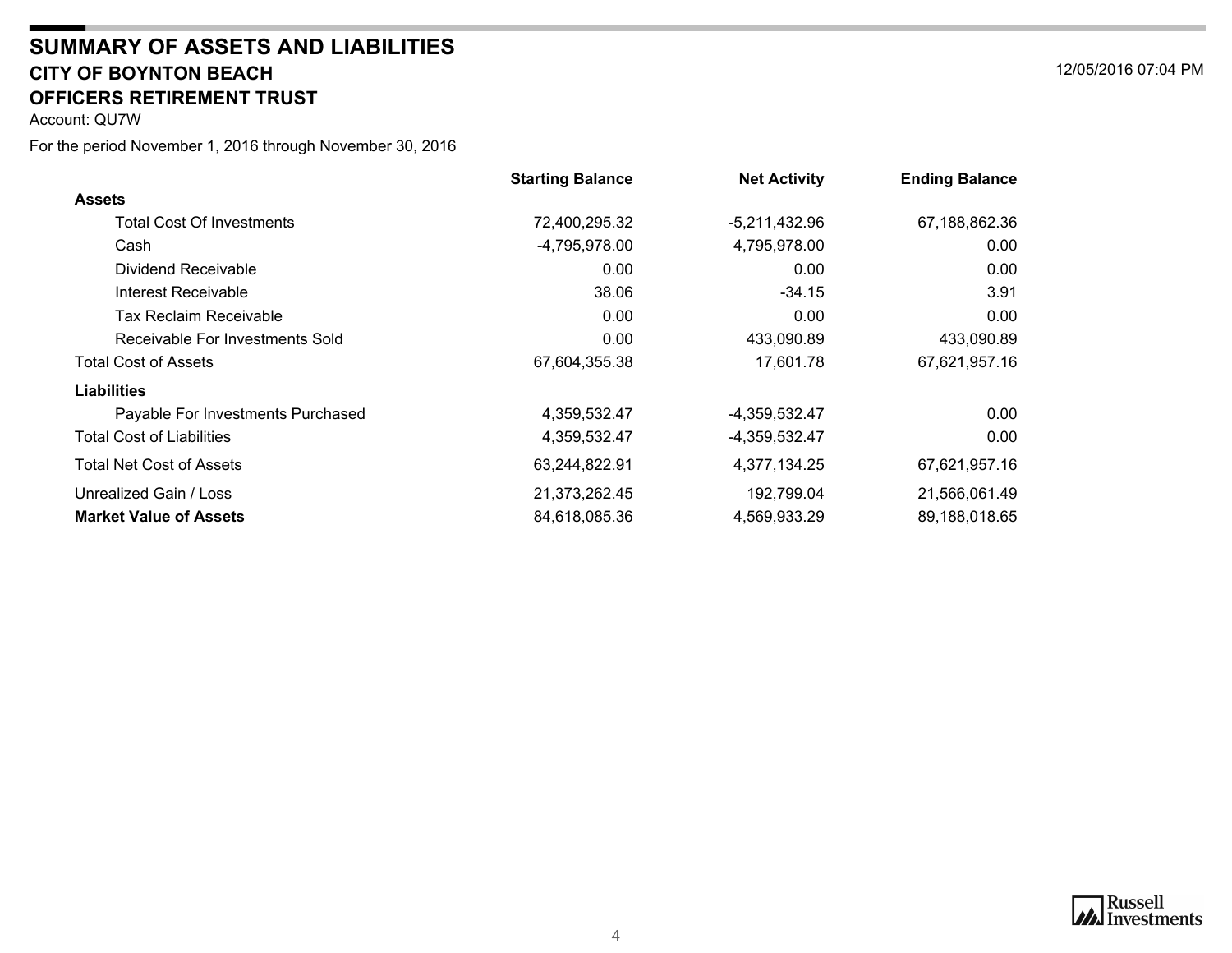### <span id="page-4-0"></span>**HOLDINGS CITY OF BOYNTON BEACH** 12/05/2016 07:00 PM **OFFICERS RETIREMENT TRUST**

Account: QU7W

As of November 30, 2016

|                        | Base Currency: USD - US DOLLAR |       |            | Rate          | <b>Maturity Date</b> |               |                   |          |
|------------------------|--------------------------------|-------|------------|---------------|----------------------|---------------|-------------------|----------|
| <b>Asset ID</b>        | <b>Asset Description</b>       |       | Unit       | <b>Total</b>  |                      | <b>Market</b> | <b>Unrealized</b> | % Curr   |
|                        | Units Fund                     |       | Cost       | Cost          | <b>Unit Price</b>    | Value         | Gain/Loss         | % Comp   |
| <b>EQUITY</b>          |                                |       |            |               |                      |               |                   |          |
| <b>US DOLLAR</b>       |                                |       |            |               |                      |               | Exchange Rate:    | 1.000000 |
| 35299D958              | RITC REAL ESTATE EQUITY FUND   |       |            |               |                      |               |                   |          |
|                        | 14,474.303 QU7W                | Local | 335.076584 | 4,850,000.00  | 467.018000           | 6,759,760.04  | 1,909,760.04      | 7.62     |
|                        |                                | Base  | 335.076584 | 4,850,000.00  | 467.018000           | 6,759,760.04  | 1,909,760.04      | 7.62     |
| 35299F953              | RITC MULTI ASSET CORE FUND     |       |            |               |                      |               |                   |          |
|                        | 2,421,258.597 QU7W             | Local | 10.601842  | 25,669,801.30 | 14.300000            | 34,623,997.94 | 8,954,196.64      | 39.01    |
|                        |                                | Base  | 10.601842  | 25,669,801.30 | 14.300000            | 34,623,997.94 | 8,954,196.64      | 39.01    |
| 64499W954              | RITC MULTI MGR BOND FUND       |       |            |               |                      |               |                   |          |
|                        | 1,239,669.116 QU7W             | Local | 15.327585  | 19,001,133.31 | 19.410000            | 24,061,977.54 | 5,060,844.23      | 27.11    |
|                        |                                | Base  | 15.327585  | 19,001,133.31 | 19.410000            | 24,061,977.54 | 5,060,844.23      | 27.11    |
| 79099S922              | RITC LG CAP DEFENSIVE EQ FD    |       |            |               |                      |               |                   |          |
|                        | 1,121,173.080 QU7W             | Local | 15.758430  | 17,667,927.75 | 20.790000            | 23,309,188.33 | 5,641,260.58      | 26.26    |
|                        |                                | Base  | 15.758430  | 17,667,927.75 | 20.790000            | 23,309,188.33 | 5,641,260.58      | 26.26    |
| <b>US DOLLAR Total</b> |                                |       |            |               |                      |               |                   |          |
|                        | 4,796,575.096                  | Local |            | 67,188,862.36 |                      | 88,754,923.85 | 21,566,061.49     | 100.00   |
|                        |                                | Base  |            | 67,188,862.36 |                      | 88,754,923.85 | 21,566,061.49     | 100.00   |
| <b>EQUITY Total</b>    |                                |       |            |               |                      |               |                   |          |
|                        | 4,796,575.096                  | Base  |            | 67,188,862.36 |                      | 88,754,923.85 | 21,566,061.49     | 100.00   |

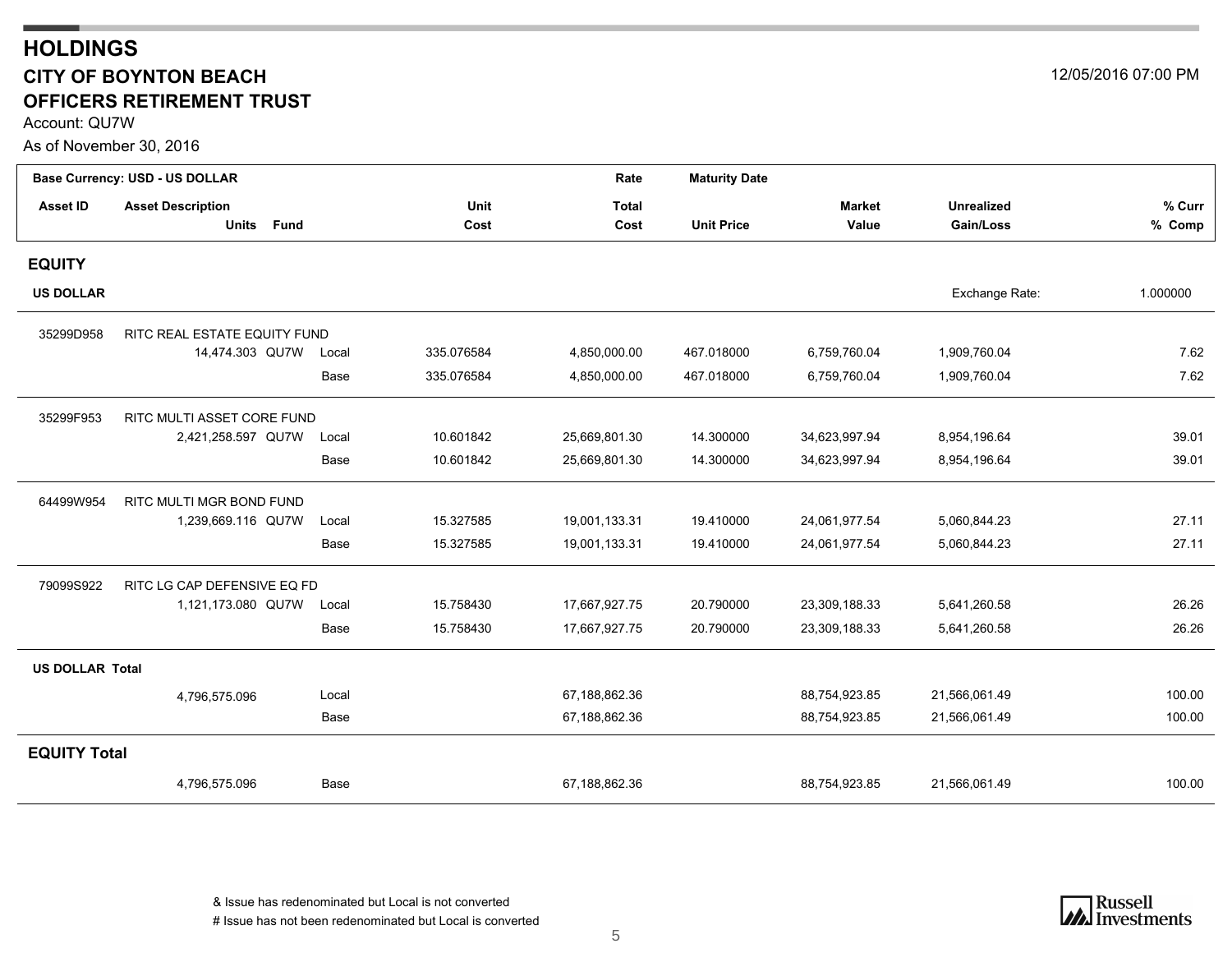### **HOLDINGS CITY OF BOYNTON BEACH** 12/05/2016 07:01 PM **OFFICERS RETIREMENT TRUST**

Account: QU7W

#### As of November 30, 2016

| <b>Base Currency: USD - US DOLLAR</b><br>Rate |                                   |      |              |               | <b>Maturity Date</b> |                        |                                |                  |
|-----------------------------------------------|-----------------------------------|------|--------------|---------------|----------------------|------------------------|--------------------------------|------------------|
| <b>Asset ID</b>                               | <b>Asset Description</b><br>Units | Fund | Unit<br>Cost | Total<br>Cost | <b>Unit Price</b>    | <b>Market</b><br>Value | <b>Unrealized</b><br>Gain/Loss | % Curr<br>% Comp |
| <b>COMPOSITE Total</b>                        | 4,796,575.096                     | Base |              | 67,188,862.36 |                      | 88,754,923.85          | 21,566,061.49                  | 100.00           |

#### **MARKET VALUE SUMMARY**

| <b>Total Market Value</b>      | 88,754,923.85 |
|--------------------------------|---------------|
| Interest Receivable            | 3.91          |
| Receivable for Investment Sold | 433,090.89    |
| Total Market Value of Assets   | 89,188,018.65 |

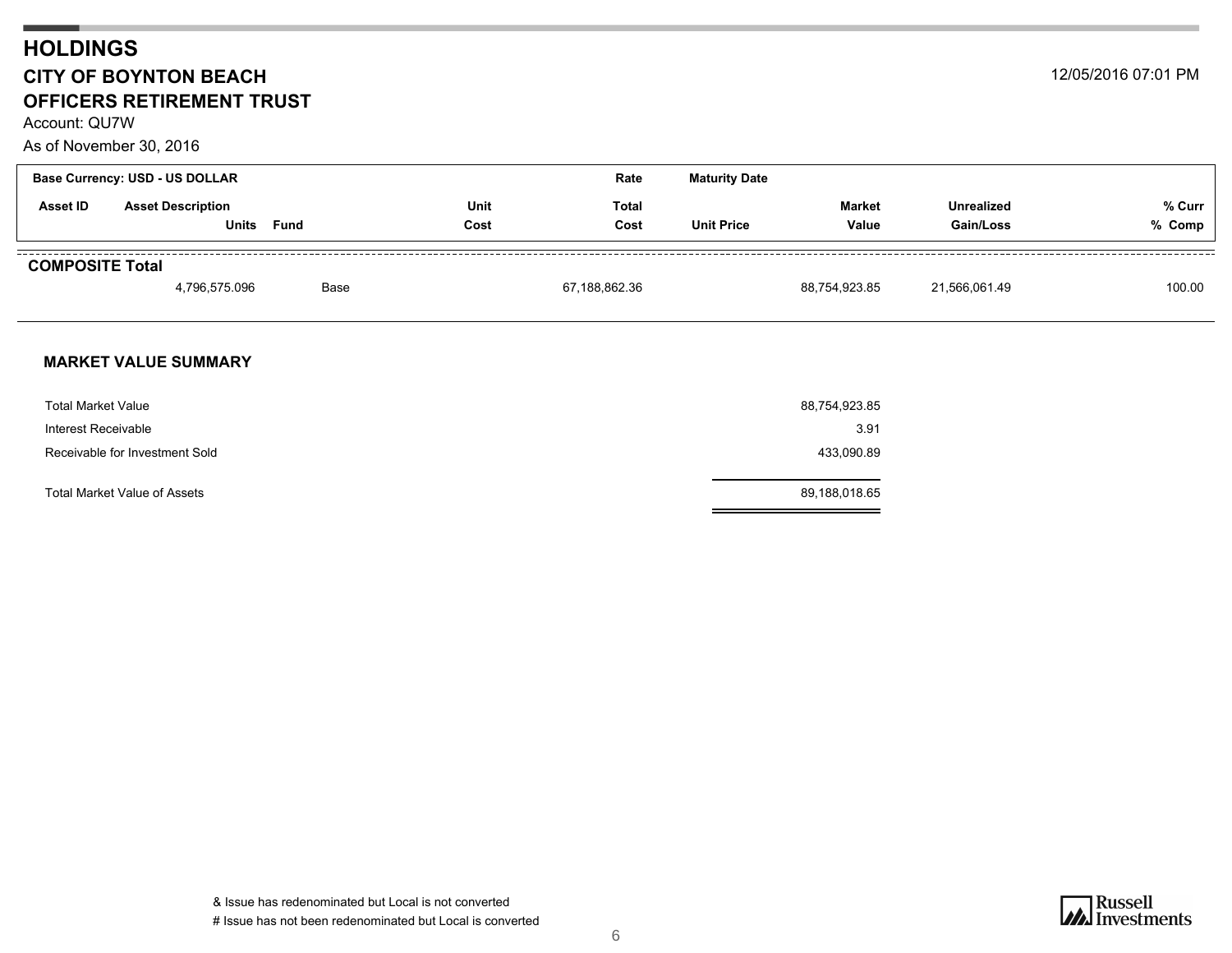Account: QU7W

Currency: US DOLLAR

<span id="page-6-0"></span>

|                               |                               | <b>Base Currency: USD - US DOLLAR</b> |                                           |            |                                |               |  |
|-------------------------------|-------------------------------|---------------------------------------|-------------------------------------------|------------|--------------------------------|---------------|--|
| Settled                       | Acct                          | <b>Asset ID</b>                       | Par/Shares/Contracts Security Description |            |                                | <b>Amount</b> |  |
|                               |                               |                                       |                                           | Rate       | <b>Maturity Date</b>           |               |  |
| 11/01/2016                    |                               | <b>BEGINNING BALANCE</b>              |                                           |            |                                | -4,795,978.00 |  |
| <b>ADMINISTRATIVE EXPENSE</b> |                               |                                       |                                           |            |                                |               |  |
| 11/01/2016                    | QU7W                          |                                       |                                           |            | RUSSELL INV 1609074706-9997    | $-964.67$     |  |
| 11/30/2016                    | QU7W                          |                                       |                                           |            | ADMINISTRATIVE SERVICES        | $-500.00$     |  |
| 11/30/2016                    | QU7W                          |                                       |                                           |            | ADMINISTRATIVE SERVICES        | $-3,750.00$   |  |
| 11/30/2016                    | QU7W                          |                                       |                                           |            | BENEFIT PRMS & WEB SITE UPDATE | $-200.00$     |  |
| <b>TOTAL</b>                  |                               | <b>ADMINISTRATIVE EXPENSE</b>         |                                           |            |                                | $-5,414.67$   |  |
| <b>EMPLOYEE CONTRIBUTION</b>  |                               |                                       |                                           |            |                                |               |  |
| 11/17/2016                    | QU7W                          |                                       |                                           |            | BUY-BACK CONTRIBUTIONS 11/4/16 | 1,105.00      |  |
| 11/17/2016                    | QU7W                          |                                       |                                           |            | PENSION CONTRIBUTION 11/4/16   | 30,671.20     |  |
| 11/21/2016                    | QU7W                          |                                       |                                           |            | PENSION CONTRIBUTION 11/13/16  | 38,263.67     |  |
| 11/21/2016                    | QU7W                          |                                       |                                           |            | BUY-BACK CONTRIBUTION 11/13/16 | 1,105.00      |  |
| <b>TOTAL</b>                  |                               | <b>EMPLOYEE CONTRIBUTION</b>          |                                           |            |                                | 71,144.87     |  |
|                               | <b>EMPLOYER CONTRIBUTION</b>  |                                       |                                           |            |                                |               |  |
| 11/01/2016 QU7W               |                               |                                       |                                           |            |                                | 4,791,528.00  |  |
| <b>TOTAL</b>                  |                               | <b>EMPLOYER CONTRIBUTION</b>          |                                           |            |                                | 4,791,528.00  |  |
|                               | <b>EXPENSE REIMBURSEMENTS</b> |                                       |                                           |            |                                |               |  |
| 11/01/2016                    | QU7W                          |                                       |                                           |            | <b>REIMBURSEMENT ATHOL</b>     | $-169.65$     |  |
| 11/17/2016                    | QU7W                          |                                       |                                           |            | JASON LLOPIS 11/1/16 PENSION   | $-467.30$     |  |
| <b>TOTAL</b>                  |                               | <b>EXPENSE REIMBURSEMENTS</b>         |                                           |            |                                | $-636.95$     |  |
| <b>INTEREST RECEIVED</b>      |                               |                                       |                                           |            |                                |               |  |
| 11/01/2016                    | QU7W                          | 3529909N7                             |                                           | 0.000 RITC |                                | 2.75          |  |
|                               |                               |                                       |                                           |            | SHORT TERM INVESTMENT FUND     |               |  |
|                               |                               |                                       |                                           |            | 0.275% 31 Dec 2030             |               |  |
| 11/01/2016                    | QU7W                          | 3529909N7                             | 4,795,978.000 RITC                        |            |                                | 35.31         |  |
|                               |                               |                                       |                                           |            | SHORT TERM INVESTMENT FUND     |               |  |
| 11/25/2016                    | QU7W                          | 3529909N7                             |                                           | 0.000 RITC | 0.269% 31 Dec 2030             | 3.91          |  |
|                               |                               |                                       |                                           |            | SHORT TERM INVESTMENT FUND     |               |  |

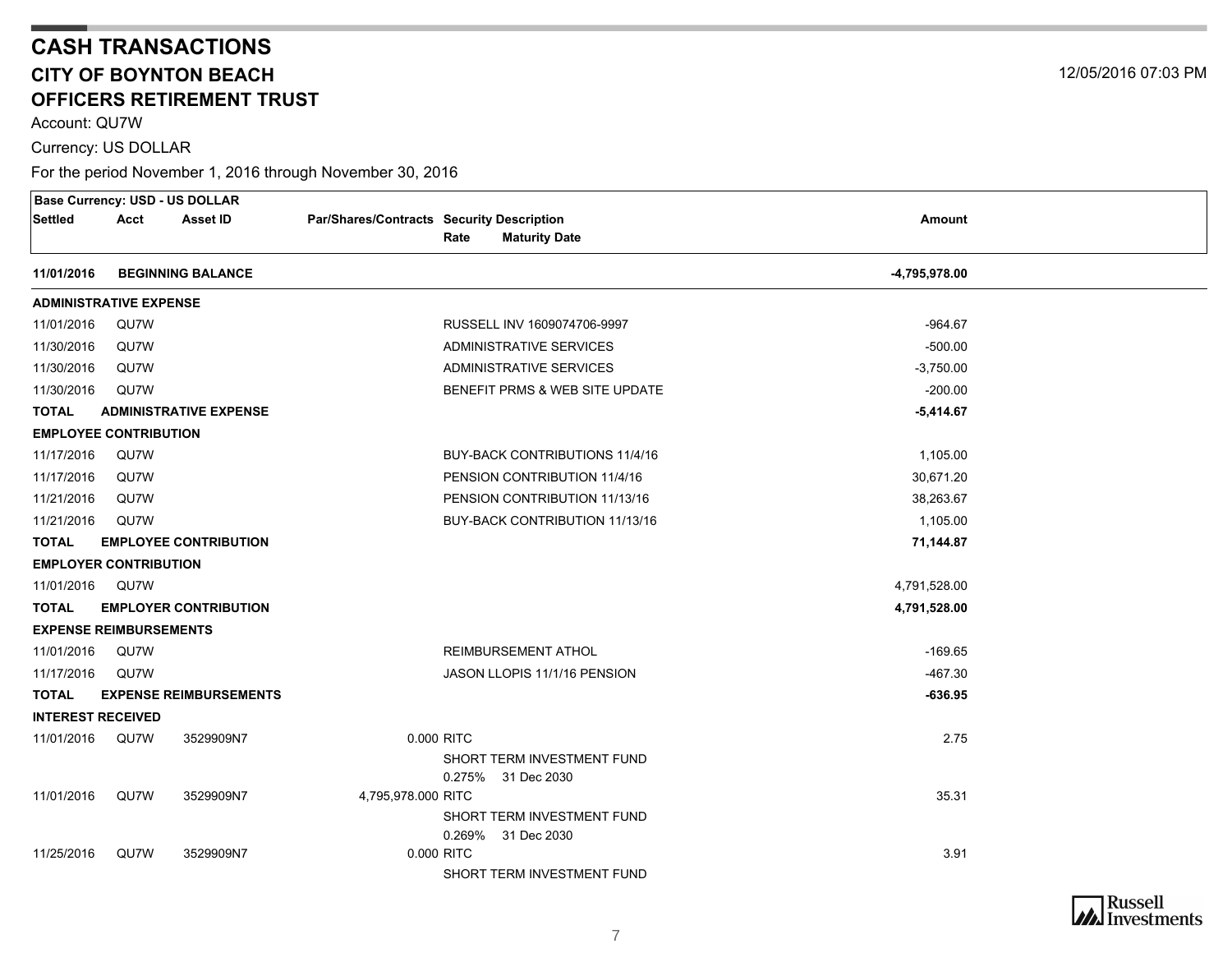Account: QU7W

Currency: US DOLLAR

| <b>Base Currency: USD - US DOLLAR</b> |                          |                                                |                                           |                       |                            |                |  |
|---------------------------------------|--------------------------|------------------------------------------------|-------------------------------------------|-----------------------|----------------------------|----------------|--|
| Settled                               | Acct                     | <b>Asset ID</b>                                | Par/Shares/Contracts Security Description |                       |                            | <b>Amount</b>  |  |
|                                       |                          |                                                |                                           | Rate                  | <b>Maturity Date</b>       |                |  |
|                                       |                          |                                                |                                           | 0.000% 31 Dec 2030    |                            |                |  |
| <b>TOTAL</b>                          | <b>INTEREST RECEIVED</b> |                                                |                                           |                       |                            | 41.97          |  |
|                                       |                          | <b>NON-RECURRING BENEFIT PAYMENT</b>           |                                           |                       |                            |                |  |
| 11/03/2016                            | QU7W                     |                                                |                                           | BOYNTON - - POLICE    |                            | $-25,000.00$   |  |
| 11/03/2016                            | QU7W                     |                                                |                                           | BOYNTON - - POLICE    |                            | $-2,385.98$    |  |
| 11/21/2016                            | QU7W                     |                                                |                                           | BOYNTON - - POLICE    |                            | $-187,500.00$  |  |
| <b>TOTAL</b>                          |                          | <b>NON-RECURRING BENEFIT PAYMENT</b>           |                                           |                       |                            | $-214,885.98$  |  |
| <b>RECURRING BENEFIT PAYMENT</b>      |                          |                                                |                                           |                       |                            |                |  |
| 11/01/2016                            | QU7W                     |                                                |                                           | BOYNTON - - POLICE    |                            | $-405, 449.18$ |  |
| 11/01/2016                            | QU7W                     |                                                |                                           | BOYNTON - DISA-POLICE |                            | $-25,412.03$   |  |
| <b>TOTAL</b>                          |                          | <b>RECURRING BENEFIT PAYMENT</b>               |                                           |                       |                            | -430,861.21    |  |
| <b>RETIREE SERVICE EXPENSE</b>        |                          |                                                |                                           |                       |                            |                |  |
| 11/17/2016                            | QU7W                     |                                                |                                           | 3Q16                  |                            | $-964.67$      |  |
|                                       |                          |                                                |                                           | <b>BOYNTON POLICE</b> |                            |                |  |
| <b>TOTAL</b>                          |                          | <b>RETIREE SERVICE EXPENSE</b>                 |                                           |                       |                            | $-964.67$      |  |
|                                       |                          | <b>RETURN OF NON-RECURRING BENEFIT PAYMENT</b> |                                           |                       |                            |                |  |
| 11/18/2016                            | QU7W                     |                                                |                                           | <b>BOYNTON POLICE</b> |                            | 7,981.90       |  |
| 11/18/2016                            | QU7W                     |                                                |                                           | <b>BOYNTON POLICE</b> |                            | 7,981.90       |  |
| <b>TOTAL</b>                          |                          | <b>RETURN OF NON-RECURRING BENEFIT PAYMENT</b> |                                           |                       |                            | 15,963.80      |  |
|                                       |                          | <b>RETURN OF RECURRING BENEFIT</b>             |                                           |                       |                            |                |  |
| 11/17/2016                            | QU7W                     |                                                |                                           | <b>REVERSAL</b>       |                            | $-7,981.90$    |  |
| 11/17/2016                            | QU7W                     |                                                |                                           | <b>REVERSAL</b>       |                            | $-7,981.90$    |  |
| 11/17/2016                            | QU7W                     |                                                |                                           | <b>BOYNTON POLICE</b> |                            | 7,981.90       |  |
| 11/17/2016                            | QU7W                     |                                                |                                           | <b>BOYNTON POLICE</b> |                            | 7,981.90       |  |
| <b>TOTAL</b>                          |                          | <b>RETURN OF RECURRING BENEFIT</b>             |                                           |                       |                            | 0.00           |  |
| <b>SECURITIES PURCHASED</b>           |                          |                                                |                                           |                       |                            |                |  |
| 11/01/2016                            | QU7W                     | 3529909N7                                      | 38.060 RITC                               |                       |                            | $-38.06$       |  |
|                                       |                          |                                                |                                           |                       | SHORT TERM INVESTMENT FUND |                |  |
|                                       |                          |                                                |                                           | $0.000\%$             | 31 Dec 2030                |                |  |

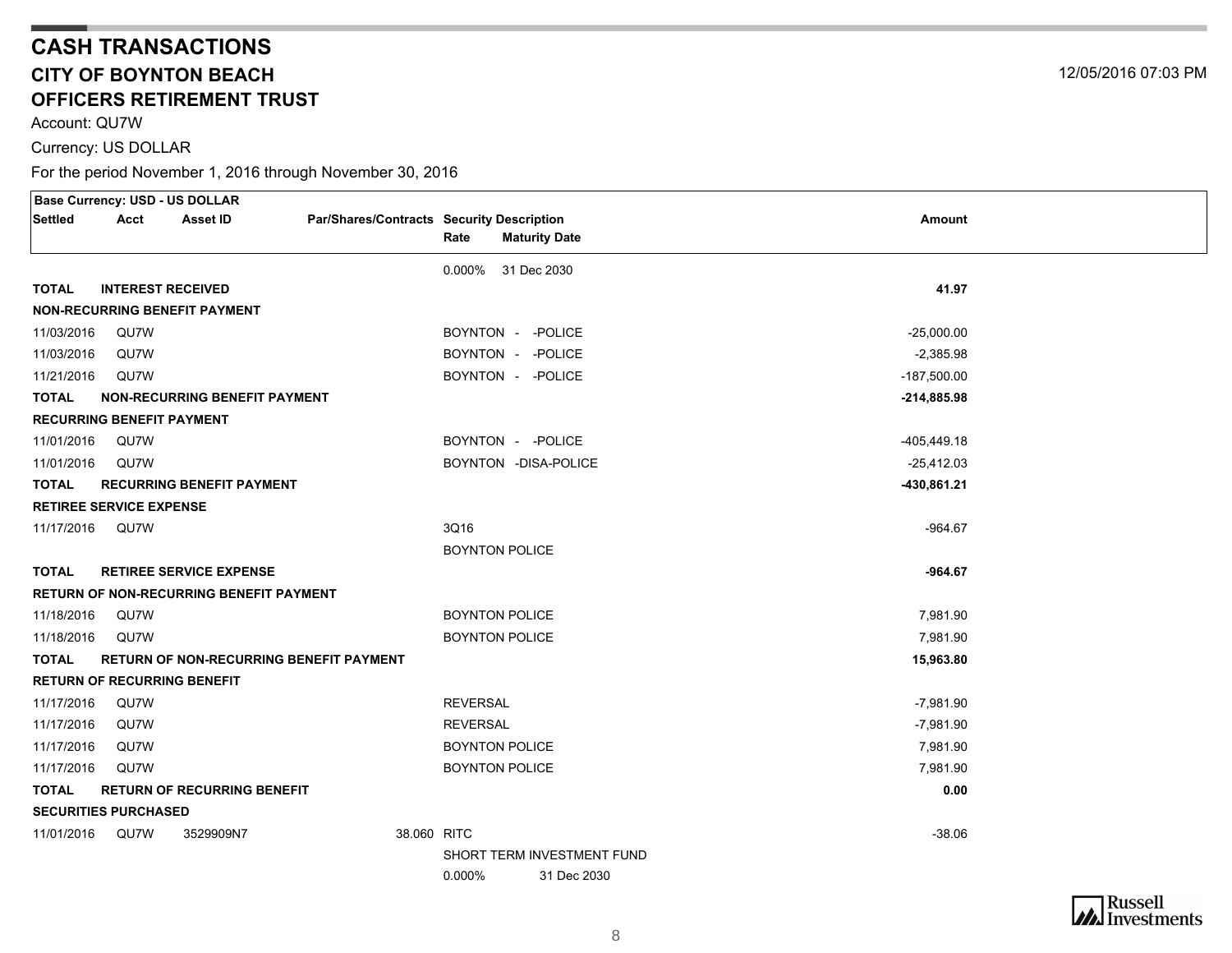Account: QU7W

Currency: US DOLLAR

|                        |      | Base Currency: USD - US DOLLAR |                                           |                              |                 |  |
|------------------------|------|--------------------------------|-------------------------------------------|------------------------------|-----------------|--|
| Settled                | Acct | Asset ID                       | Par/Shares/Contracts Security Description | Rate<br><b>Maturity Date</b> | Amount          |  |
| 11/01/2016             | QU7W | 35299F953                      | 135,350.082 RITC                          |                              | $-1,913,850.16$ |  |
|                        |      |                                |                                           | MULTI ASSET CORE FUND        |                 |  |
| 11/01/2016             | QU7W | 64499W954                      | 60,279.185 RITC                           |                              | $-1,204,378.11$ |  |
|                        |      |                                |                                           | MULTI MGR BOND FUND          |                 |  |
| 11/01/2016             | QU7W | 79099S922                      | 61,420.297 RITC                           |                              | $-1,241,304.20$ |  |
|                        |      |                                |                                           | LG CAP DEFENSIVE EQ FD       |                 |  |
| 11/04/2016             | QU7W | 3529909N7                      | 31,776.200 RITC                           |                              | $-31,776.20$    |  |
|                        |      |                                |                                           | SHORT TERM INVESTMENT FUND   |                 |  |
|                        |      |                                |                                           | 27.849%<br>31 Dec 2030       |                 |  |
| 11/17/2016             | QU7W | 64499W954                      | 1,601.478 RITC                            |                              | $-31,308.90$    |  |
|                        |      |                                |                                           | MULTI MGR BOND FUND          |                 |  |
| 11/18/2016             | QU7W | 3529909N7                      | 23,404.870 RITC                           |                              | $-23,404.87$    |  |
|                        |      |                                |                                           | SHORT TERM INVESTMENT FUND   |                 |  |
|                        |      |                                |                                           | 29.975%<br>31 Dec 2030       |                 |  |
| 11/18/2016             | QU7W | 64499W954                      | 818.656 RITC                              |                              | $-15,963.80$    |  |
|                        |      |                                |                                           | MULTI MGR BOND FUND          |                 |  |
| 11/25/2016             | QU7W | 3529909N7                      | 3.910 RITC                                |                              | $-3.91$         |  |
|                        |      |                                |                                           | SHORT TERM INVESTMENT FUND   |                 |  |
|                        |      |                                |                                           | 30.085%<br>31 Dec 2030       |                 |  |
| 11/25/2016             | QU7W | 64499W954                      | 2.162 RITC                                |                              | $-41.97$        |  |
|                        |      |                                |                                           | MULTI MGR BOND FUND          |                 |  |
| <b>TOTAL</b>           |      | <b>SECURITIES PURCHASED</b>    |                                           |                              | $-4,462,070.18$ |  |
| <b>SECURITIES SOLD</b> |      |                                |                                           |                              |                 |  |
| 11/01/2016 QU7W        |      | 3529909N7                      | 4,791,728.000 RITC                        |                              | 4,791,728.00    |  |
|                        |      |                                |                                           | SHORT TERM INVESTMENT FUND   |                 |  |
|                        |      |                                |                                           | 100.000%<br>31 Dec 2030      |                 |  |
| 11/02/2016             | QU7W | 3529909N7                      | 4,250.000 RITC                            |                              | 4,250.00        |  |
|                        |      |                                |                                           | SHORT TERM INVESTMENT FUND   |                 |  |
|                        |      |                                |                                           | 100.000%<br>31 Dec 2030      |                 |  |
|                        |      |                                |                                           |                              |                 |  |

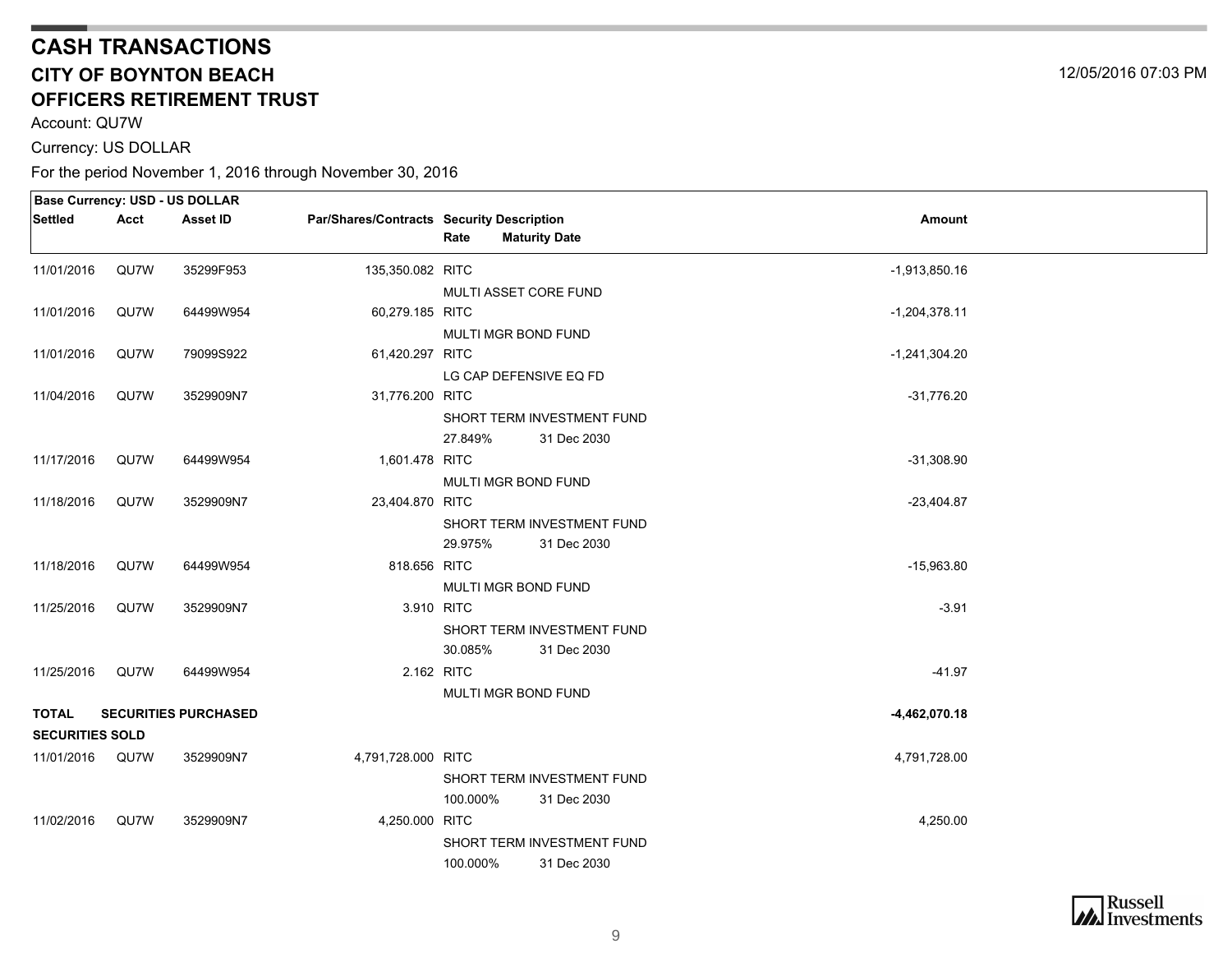Account: QU7W

Currency: US DOLLAR

|              |                        | <b>Base Currency: USD - US DOLLAR</b> |                                           |         |                            |              |  |
|--------------|------------------------|---------------------------------------|-------------------------------------------|---------|----------------------------|--------------|--|
| Settled      | Acct                   | Asset ID                              | Par/Shares/Contracts Security Description |         |                            | Amount       |  |
|              |                        |                                       |                                           | Rate    | <b>Maturity Date</b>       |              |  |
| 11/03/2016   | QU7W                   | 64499W954                             | 1,369.984 RITC                            |         |                            | 27,385.98    |  |
|              |                        |                                       |                                           |         | MULTI MGR BOND FUND        |              |  |
| 11/17/2016   | QU7W                   | 3529909N7                             | 31,776.200 RITC                           |         |                            | 31,776.20    |  |
|              |                        |                                       |                                           |         | SHORT TERM INVESTMENT FUND |              |  |
|              |                        |                                       |                                           | 27.897% | 31 Dec 2030                |              |  |
| 11/17/2016   | QU7W                   | 35299F953                             | 1.977 RITC                                |         |                            | 27.94        |  |
|              |                        |                                       |                                           |         | MULTI ASSET CORE FUND      |              |  |
| 11/17/2016   | QU7W                   | 79099S922                             | 45.384 RITC                               |         |                            | 936.73       |  |
|              |                        |                                       |                                           |         | LG CAP DEFENSIVE EQ FD     |              |  |
| 11/21/2016   | QU7W                   | 3529909N7                             | 23,404.870 RITC                           |         |                            | 23,404.87    |  |
|              |                        |                                       |                                           |         | SHORT TERM INVESTMENT FUND |              |  |
|              |                        |                                       |                                           | 27.849% | 31 Dec 2030                |              |  |
| 11/21/2016   | QU7W                   | 35299F953                             | 1,843.114 RITC                            |         |                            | 26,080.07    |  |
|              |                        |                                       |                                           |         | MULTI ASSET CORE FUND      |              |  |
| 11/21/2016   | QU7W                   | 79099S922                             | 5,901.898 RITC                            |         |                            | 122,051.26   |  |
|              |                        |                                       |                                           |         | LG CAP DEFENSIVE EQ FD     |              |  |
| 11/25/2016   | QU7W                   | 3529909N7                             | 41.970 RITC                               |         |                            | 41.97        |  |
|              |                        |                                       |                                           |         | SHORT TERM INVESTMENT FUND |              |  |
|              |                        |                                       |                                           | 29.975% | 31 Dec 2030                |              |  |
| 11/30/2016   | QU7W                   | 35299F953                             | 72.290 RITC                               |         |                            | 1,033.02     |  |
|              |                        |                                       |                                           |         | MULTI ASSET CORE FUND      |              |  |
| 11/30/2016   | QU7W                   | 79099S922                             | 163.336 RITC                              |         |                            | 3,416.98     |  |
|              |                        |                                       |                                           |         | LG CAP DEFENSIVE EQ FD     |              |  |
| <b>TOTAL</b> | <b>SECURITIES SOLD</b> |                                       |                                           |         |                            | 5,032,133.02 |  |
| 11/30/2016   |                        | <b>LEDGER ENDING BALANCE</b>          |                                           |         |                            | 0.00         |  |

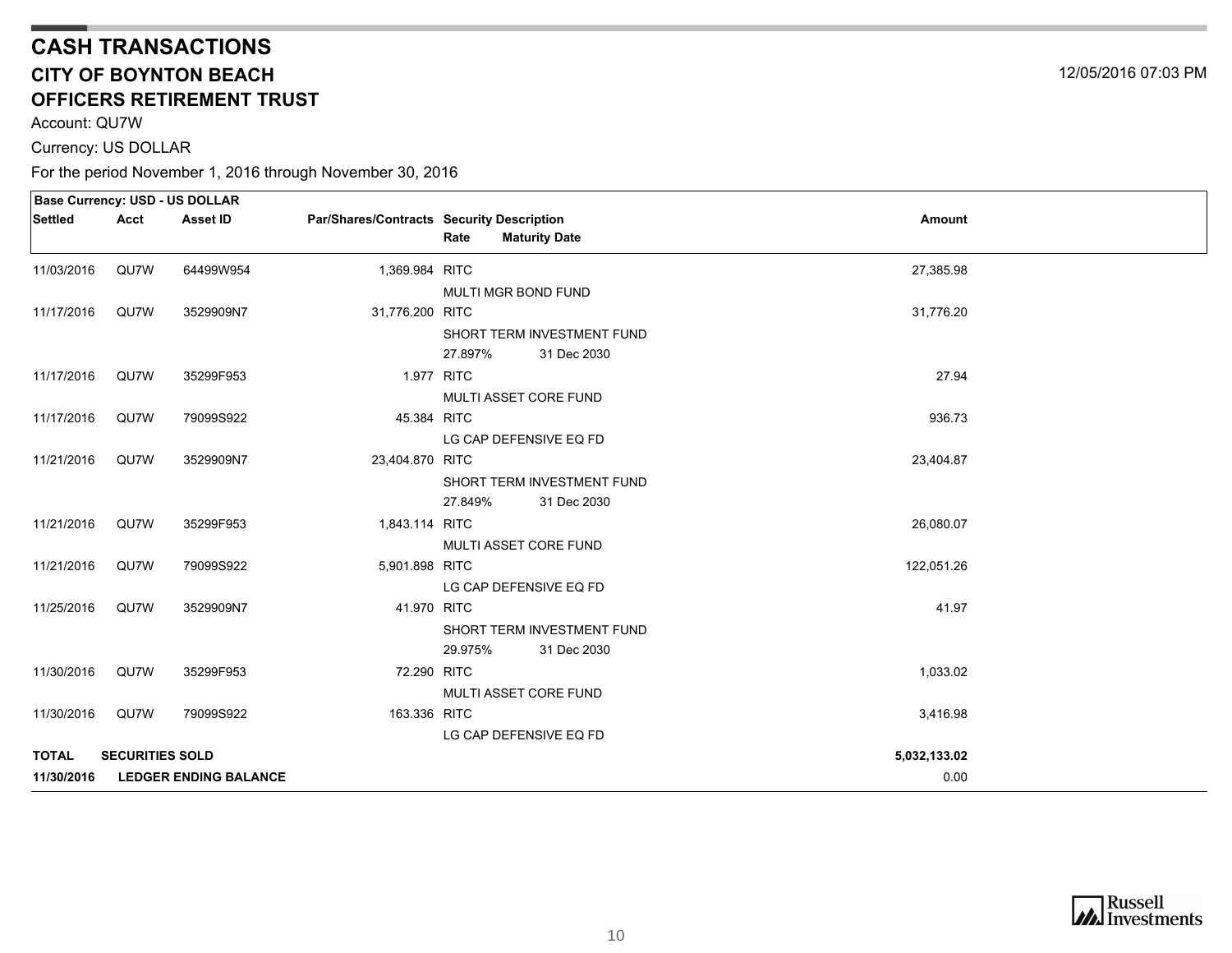## <span id="page-10-0"></span>**ASSET PURCHASES CITY OF BOYNTON BEACH**

OFFICERS RETIREMENT TRUST

#### Account: QU7W

For the period November 1, 2016 through November 30, 2016

|                                                                                                                                               | <b>Base Currency: USD - LAR</b>           |               |              |                                                       |                                             |                                        |                                        |           |
|-----------------------------------------------------------------------------------------------------------------------------------------------|-------------------------------------------|---------------|--------------|-------------------------------------------------------|---------------------------------------------|----------------------------------------|----------------------------------------|-----------|
| <b>Asset ID</b><br><b>Security Name/Description</b><br><b>Shares/Par/Contracts</b><br><b>Exchange Rate Fund</b><br><b>Units/Original Face</b> |                                           |               | <b>Price</b> | <b>Trd Date</b><br><b>Stl Date</b><br><b>Interest</b> | Fail Days Broker Name<br><b>Commissions</b> | <b>Stl Cur/Loc</b><br>Taxes/Fees/Other | <b>Comm Per Shr</b><br><b>Net Cost</b> |           |
|                                                                                                                                               | <b>CASH EQUIVALENTS</b>                   |               |              |                                                       |                                             |                                        |                                        |           |
| <b>US DOLLAR</b>                                                                                                                              |                                           |               |              |                                                       |                                             |                                        |                                        |           |
| 3529909N7                                                                                                                                     | <b>RITC</b><br>SHORT TERM INVESTMENT FUND |               | 0.000%       | 365 Dec 2030                                          | 01 Nov 2016 01 Nov 2016                     | <b>INCOME REINVESTMENT</b>             | USD/CSW                                |           |
|                                                                                                                                               | 38.060                                    | 1.000000 QU7W | Local        | 100.000000                                            | 0.00                                        | 0.00                                   | 0.00                                   | 38.06     |
|                                                                                                                                               |                                           |               | Base         | 100.000000                                            | 0.00                                        | 0.00                                   | 0.00                                   | 38.06     |
| 3529909N7                                                                                                                                     | <b>RITC</b><br>SHORT TERM INVESTMENT FUND |               | 0.278%       | 365 Dec 2030                                          | 04 Nov 2016 04 Nov 2016                     | STATE STREET BANK AND TRUST            | USD/CSW                                |           |
|                                                                                                                                               | 31,776.200                                | 1.000000 QU7W | Local        | 100.000000                                            | 0.00                                        | 0.00                                   | 0.00                                   | 31,776.20 |
|                                                                                                                                               |                                           |               | Base         | 100.000000                                            | 0.00                                        | 0.00                                   | 0.00                                   | 31.776.20 |
| 3529909N7                                                                                                                                     | <b>RITC</b><br>SHORT TERM INVESTMENT FUND |               | 0.300%       | 365 Dec 2030                                          | 18 Nov 2016 18 Nov 2016                     | STATE STREET BANK AND TRUST            | USD/CSW                                |           |
|                                                                                                                                               | 23,404.870                                | 1.000000 QU7W | Local        | 100.000000                                            | 0.00                                        | 0.00                                   | 0.00                                   | 23,404.87 |
|                                                                                                                                               |                                           |               | Base         | 100.000000                                            | 0.00                                        | 0.00                                   | 0.00                                   | 23,404.87 |
| 3529909N7                                                                                                                                     | <b>RITC</b><br>SHORT TERM INVESTMENT FUND |               | 0.301%       | 365 Dec 2030                                          | 23 Nov 2016 25 Nov 2016                     | <b>FRANK RUSSELL</b>                   | USD/BOS                                |           |
|                                                                                                                                               | 3.910                                     | 1.000000 QU7W | Local        | 100.000000                                            | 0.00                                        | 0.00                                   | 0.00                                   | 3.91      |
|                                                                                                                                               |                                           |               | Base         | 100.000000                                            | 0.00                                        | 0.00                                   | 0.00                                   | 3.91      |
| 3529909N7 Total                                                                                                                               |                                           |               |              |                                                       |                                             |                                        |                                        |           |
|                                                                                                                                               | 55,223.040                                |               | Local        |                                                       | 0.00                                        | 0.00                                   | 0.00                                   | 55,223.04 |
|                                                                                                                                               |                                           |               | Base         |                                                       | 0.00                                        | 0.00                                   | 0.00                                   | 55,223.04 |
| <b>US DOLLAR Total</b>                                                                                                                        |                                           |               |              |                                                       |                                             |                                        |                                        |           |
|                                                                                                                                               | 55,223.040                                |               | Local        |                                                       | 0.00                                        | 0.00                                   | 0.00                                   | 55,223.04 |
|                                                                                                                                               |                                           |               | Base         |                                                       | 0.00                                        | 0.00                                   | 0.00                                   | 55,223.04 |
|                                                                                                                                               |                                           |               |              |                                                       |                                             |                                        |                                        |           |

**CASH EQUIVALENTS Total**



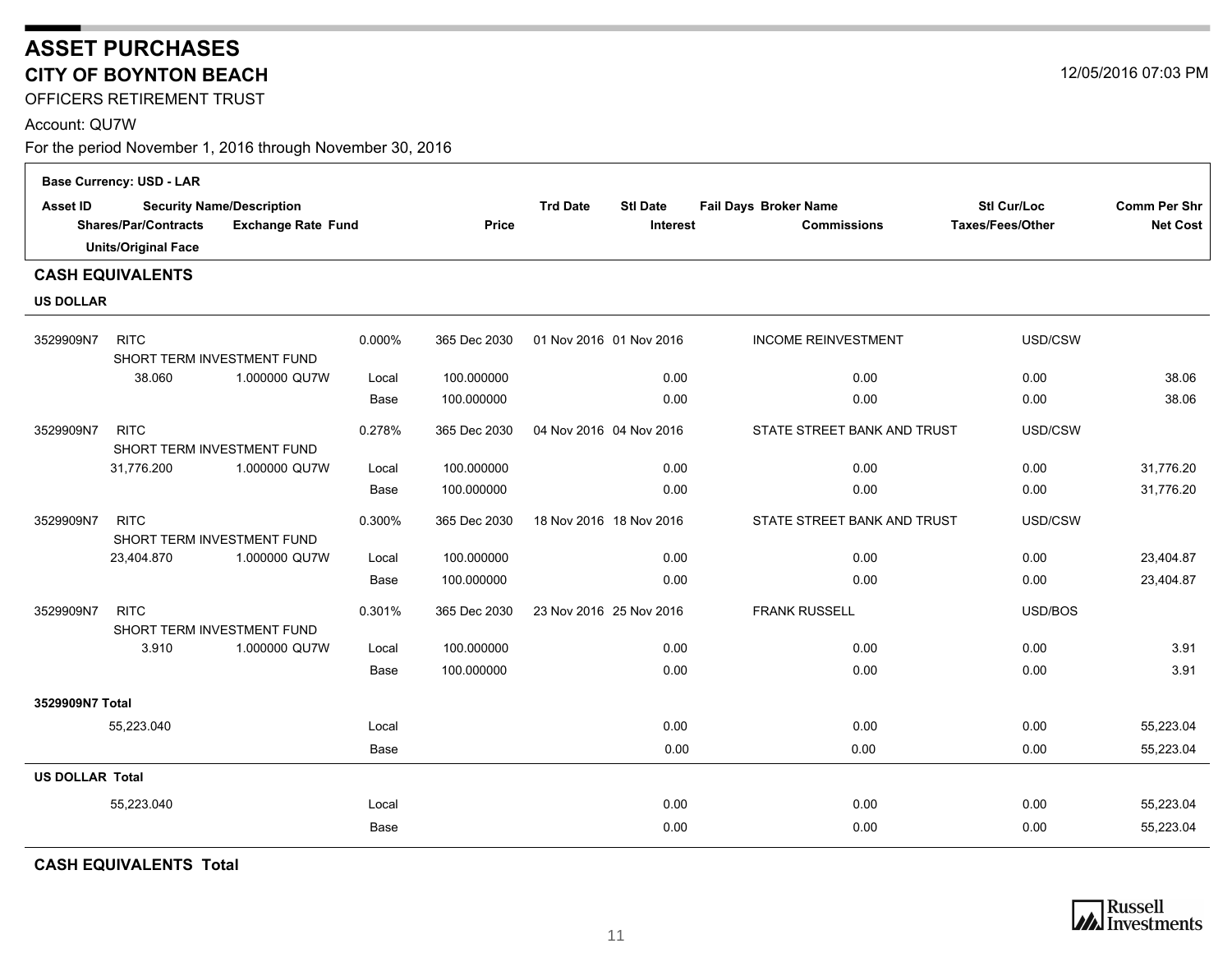## **ASSET PURCHASES CITY OF BOYNTON BEACH**

OFFICERS RETIREMENT TRUST

#### Account: QU7W

|                        | <b>Base Currency: USD - LAR</b> |                                  |       |                     |                                    |                       |                  |                                  |
|------------------------|---------------------------------|----------------------------------|-------|---------------------|------------------------------------|-----------------------|------------------|----------------------------------|
| <b>Asset ID</b>        |                                 | <b>Security Name/Description</b> |       |                     | <b>Trd Date</b><br><b>Stl Date</b> | Fail Days Broker Name | Stl Cur/Loc      | Comm Per Shr                     |
|                        | <b>Shares/Par/Contracts</b>     | <b>Exchange Rate Fund</b>        |       | <b>Price</b>        | <b>Interest</b>                    | <b>Commissions</b>    | Taxes/Fees/Other | <b>Net Cost</b>                  |
|                        | <b>Units/Original Face</b>      |                                  |       |                     |                                    |                       |                  |                                  |
|                        | 55,223.040                      |                                  | Base  |                     | 0.00                               | 0.00                  | 0.00             | 55,223.04                        |
|                        |                                 |                                  |       |                     |                                    |                       |                  |                                  |
| <b>EQUITY</b>          |                                 |                                  |       |                     |                                    |                       |                  |                                  |
| <b>US DOLLAR</b>       |                                 |                                  |       |                     |                                    |                       |                  |                                  |
| 64499W954              | <b>RITC</b>                     |                                  |       | MULTI MGR BOND FUND | 16 Nov 2016 17 Nov 2016            | <b>FRANK RUSSELL</b>  | USD/BOS          |                                  |
|                        | 1,601.478                       | 1.000000 QU7W                    | Local | 19.550003           | 0.00                               | 0.00                  | 0.00             | 31,308.90                        |
|                        |                                 |                                  | Base  | 19.550003           | 0.00                               | 0.00                  | 0.00             | 31,308.90                        |
|                        |                                 |                                  |       |                     | 17 Nov 2016 18 Nov 2016            | <b>FRANK RUSSELL</b>  | USD/BOS          |                                  |
|                        | 818.656                         | 1.000000 QU7W                    | Local | 19.500010           | 0.00                               | 0.00                  | 0.00             | 15,963.80                        |
|                        |                                 |                                  | Base  | 19.500010           | 0.00                               | 0.00                  | 0.00             | 15,963.80                        |
|                        |                                 |                                  |       |                     | 23 Nov 2016 25 Nov 2016            | <b>FRANK RUSSELL</b>  | USD/BOS          |                                  |
|                        | 2.162                           | 1.000000 QU7W                    | Local | 19.412581           | 0.00                               | 0.00                  | 0.00             | 41.97                            |
|                        |                                 |                                  | Base  | 19.412581           | 0.00                               | 0.00                  | 0.00             | 41.97                            |
| 64499W954 Total        |                                 |                                  |       |                     |                                    |                       |                  |                                  |
|                        | 2,422.296                       |                                  | Local |                     | 0.00                               | 0.00                  | 0.00             | 47,314.67                        |
|                        |                                 |                                  | Base  |                     | 0.00                               | 0.00                  | 0.00             | 47,314.67                        |
| <b>US DOLLAR Total</b> |                                 |                                  |       |                     |                                    |                       |                  |                                  |
|                        | 2,422.296                       |                                  | Local |                     | 0.00                               | 0.00                  | 0.00             | 47,314.67                        |
|                        |                                 |                                  | Base  |                     | 0.00                               | 0.00                  | 0.00             | 47,314.67                        |
| <b>EQUITY Total</b>    |                                 |                                  |       |                     |                                    |                       |                  |                                  |
|                        | 2,422.296                       |                                  |       |                     |                                    |                       |                  |                                  |
|                        |                                 |                                  | Base  |                     | 0.00                               | 0.00                  | 0.00             | 47,314.67                        |
|                        |                                 |                                  |       |                     | $\sim$                             |                       |                  | Russell<br><b>WA</b> Investments |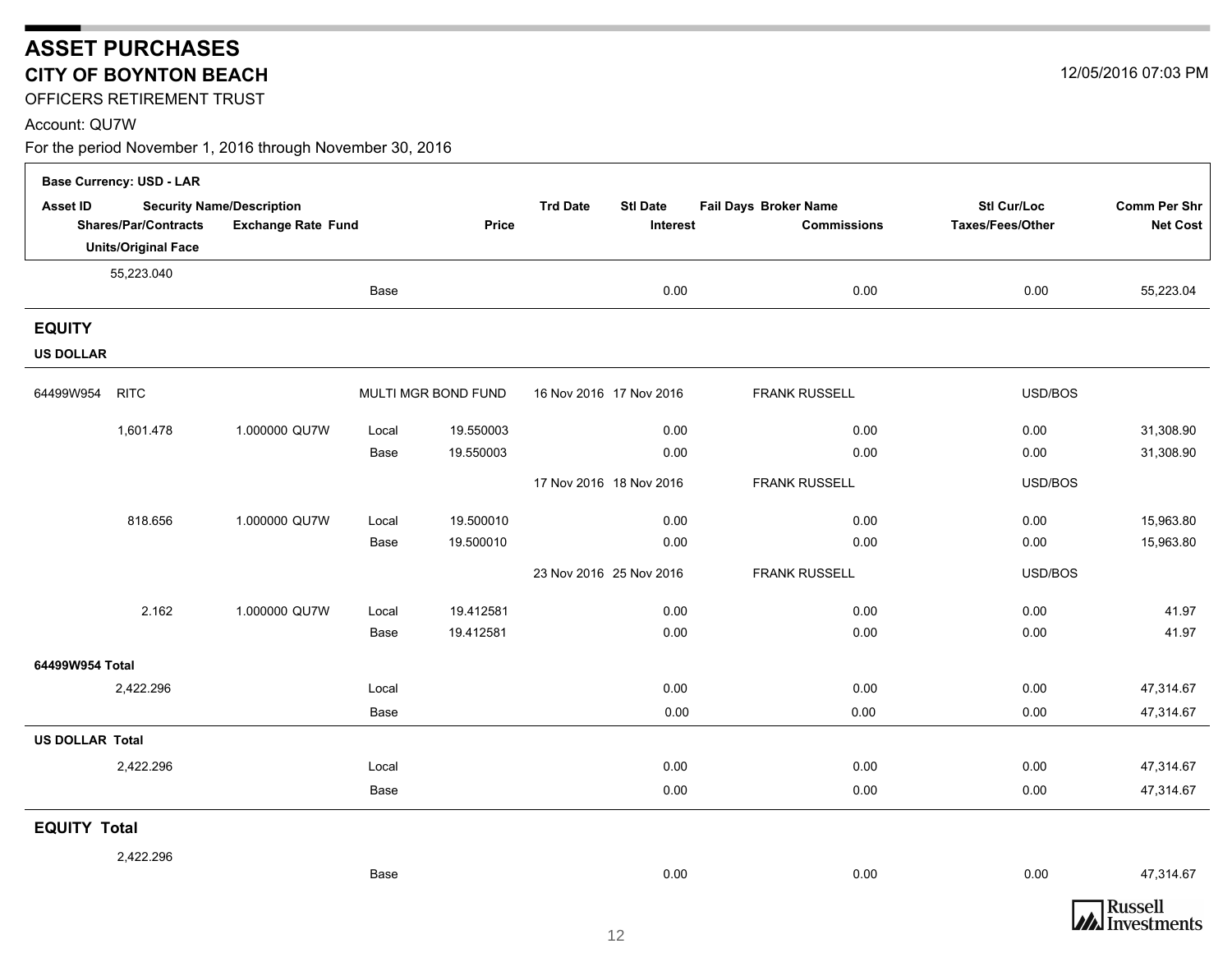## **ASSET PURCHASES CITY OF BOYNTON BEACH**

OFFICERS RETIREMENT TRUST

#### Account: QU7W

| <b>Base Currency: USD - LAR</b>                     |  |                           |                 |                 |                              |                    |                     |
|-----------------------------------------------------|--|---------------------------|-----------------|-----------------|------------------------------|--------------------|---------------------|
| <b>Asset ID</b><br><b>Security Name/Description</b> |  |                           | <b>Trd Date</b> | <b>Stl Date</b> | <b>Fail Days Broker Name</b> | <b>Stl Cur/Loc</b> | <b>Comm Per Shr</b> |
| <b>Shares/Par/Contracts</b>                         |  | <b>Exchange Rate Fund</b> | <b>Price</b>    | Interest        | <b>Commissions</b>           | Taxes/Fees/Other   | <b>Net Cost</b>     |
| <b>Units/Original Face</b>                          |  |                           |                 |                 |                              |                    |                     |
| <b>ASSET PURCHASES Total</b><br>57,645.336          |  |                           |                 |                 |                              |                    |                     |
|                                                     |  | Base                      |                 | 0.00            | 0.00                         | 0.00               | 102.537.71          |

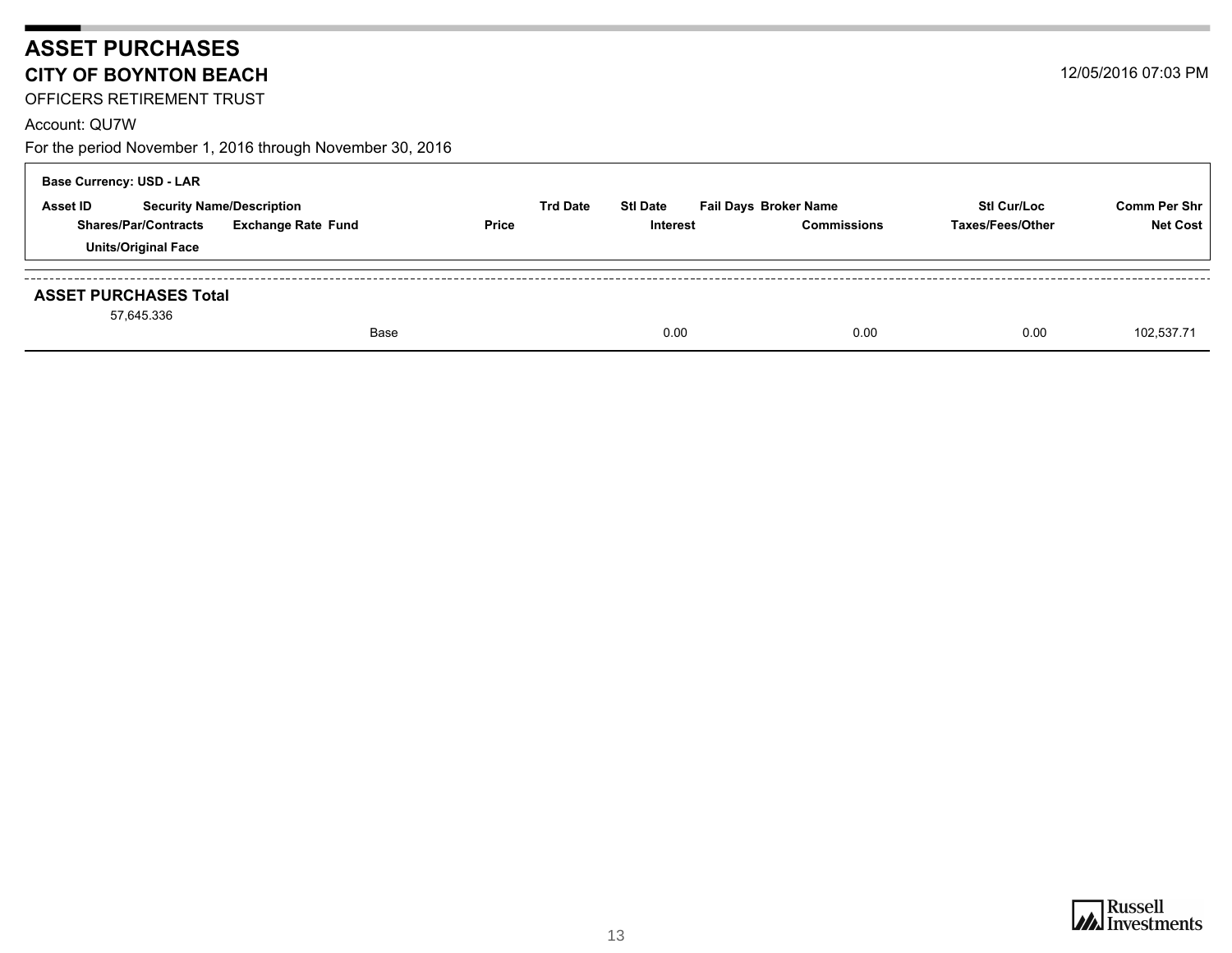OFFICERS RETIREMENT TRUST

#### Account: QU7W

|                  | <b>Base Currency: USD - LAR</b>                                                                                            |               |        |              |                                                       |                                             |                                 |                                     |
|------------------|----------------------------------------------------------------------------------------------------------------------------|---------------|--------|--------------|-------------------------------------------------------|---------------------------------------------|---------------------------------|-------------------------------------|
| <b>Asset ID</b>  | <b>Security Name/Description</b><br><b>Shares/Par/Contracts</b><br><b>Exchange Rate Fund</b><br><b>Units/Original Face</b> |               |        | <b>Price</b> | <b>Trd Date</b><br><b>Stl Date</b><br><b>Interest</b> | Fail Days Broker Name<br><b>Commissions</b> | Stl Cur/Loc<br>Taxes/Fees/Other | Comm Per Shr<br><b>Net Proceeds</b> |
|                  | <b>CASH EQUIVALENTS</b>                                                                                                    |               |        |              |                                                       |                                             |                                 |                                     |
| <b>US DOLLAR</b> |                                                                                                                            |               |        |              |                                                       |                                             |                                 |                                     |
| 3529909N7        | <b>RITC</b><br>SHORT TERM INVESTMENT FUND                                                                                  |               | 1.000% | 365 Dec 2030 | 01 Nov 2016 01 Nov 2016                               | STATE STREET BANK AND TRUST                 | USD/CSW                         |                                     |
|                  | 4,791,728.000                                                                                                              | 1.000000 QU7W | Local  | 100.000000   | 0.00                                                  | 0.00                                        | 0.00                            | 4,791,728.00                        |
|                  |                                                                                                                            |               | Base   | 100.000000   | 0.00                                                  | 0.00                                        | 0.00                            | 4,791,728.00                        |
|                  |                                                                                                                            |               |        | 365 Dec 2030 | 02 Nov 2016 02 Nov 2016                               | STATE STREET BANK AND TRUST                 | USD/CSW                         |                                     |
|                  | SHORT TERM INVESTMENT FUND<br>4,250.000                                                                                    | 1.000000 QU7W |        | 100.000000   | 0.00                                                  | 0.00                                        | 0.00                            | 4,250.00                            |
|                  |                                                                                                                            |               | Local  | 100.000000   | 0.00                                                  | 0.00                                        | 0.00                            | 4,250.00                            |
|                  |                                                                                                                            |               | Base   |              |                                                       |                                             |                                 |                                     |
| 3529909N7        | <b>RITC</b><br>SHORT TERM INVESTMENT FUND                                                                                  |               | 0.279% | 365 Dec 2030 | 17 Nov 2016 17 Nov 2016                               | STATE STREET BANK AND TRUST                 | USD/CSW                         |                                     |
|                  | 31,776.200                                                                                                                 | 1.000000 QU7W | Local  | 100.000000   | 0.00                                                  | 0.00                                        | 0.00                            | 31,776.20                           |
|                  |                                                                                                                            |               | Base   | 100.000000   | 0.00                                                  | 0.00                                        | 0.00                            | 31,776.20                           |
| 3529909N7        | <b>RITC</b><br>SHORT TERM INVESTMENT FUND                                                                                  |               | 0.278% | 365 Dec 2030 | 21 Nov 2016 21 Nov 2016                               | STATE STREET BANK AND TRUST                 | USD/CSW                         |                                     |
|                  | 23,404.870                                                                                                                 | 1.000000 QU7W | Local  | 100.000000   | 0.00                                                  | 0.00                                        | 0.00                            | 23,404.87                           |
|                  |                                                                                                                            |               | Base   | 100.000000   | 0.00                                                  | 0.00                                        | 0.00                            | 23,404.87                           |
| 3529909N7        | <b>RITC</b><br>SHORT TERM INVESTMENT FUND                                                                                  |               | 0.300% | 365 Dec 2030 | 23 Nov 2016 25 Nov 2016                               | <b>FRANK RUSSELL</b>                        | USD/BOS                         |                                     |
|                  | 41.970                                                                                                                     | 1.000000 QU7W | Local  | 100.000000   | 0.00                                                  | 0.00                                        | 0.00                            | 41.97                               |
|                  |                                                                                                                            |               | Base   | 100.000000   | 0.00                                                  | 0.00                                        | 0.00                            | 41.97                               |
| 3529909N7 Total  |                                                                                                                            |               |        |              |                                                       |                                             |                                 |                                     |
|                  | 4,851,201.040                                                                                                              |               | Local  |              | 0.00                                                  | 0.00                                        | 0.00                            | 4,851,201.04                        |
|                  |                                                                                                                            |               | Base   |              | 0.00                                                  | 0.00                                        | 0.00                            | 4,851,201.04                        |



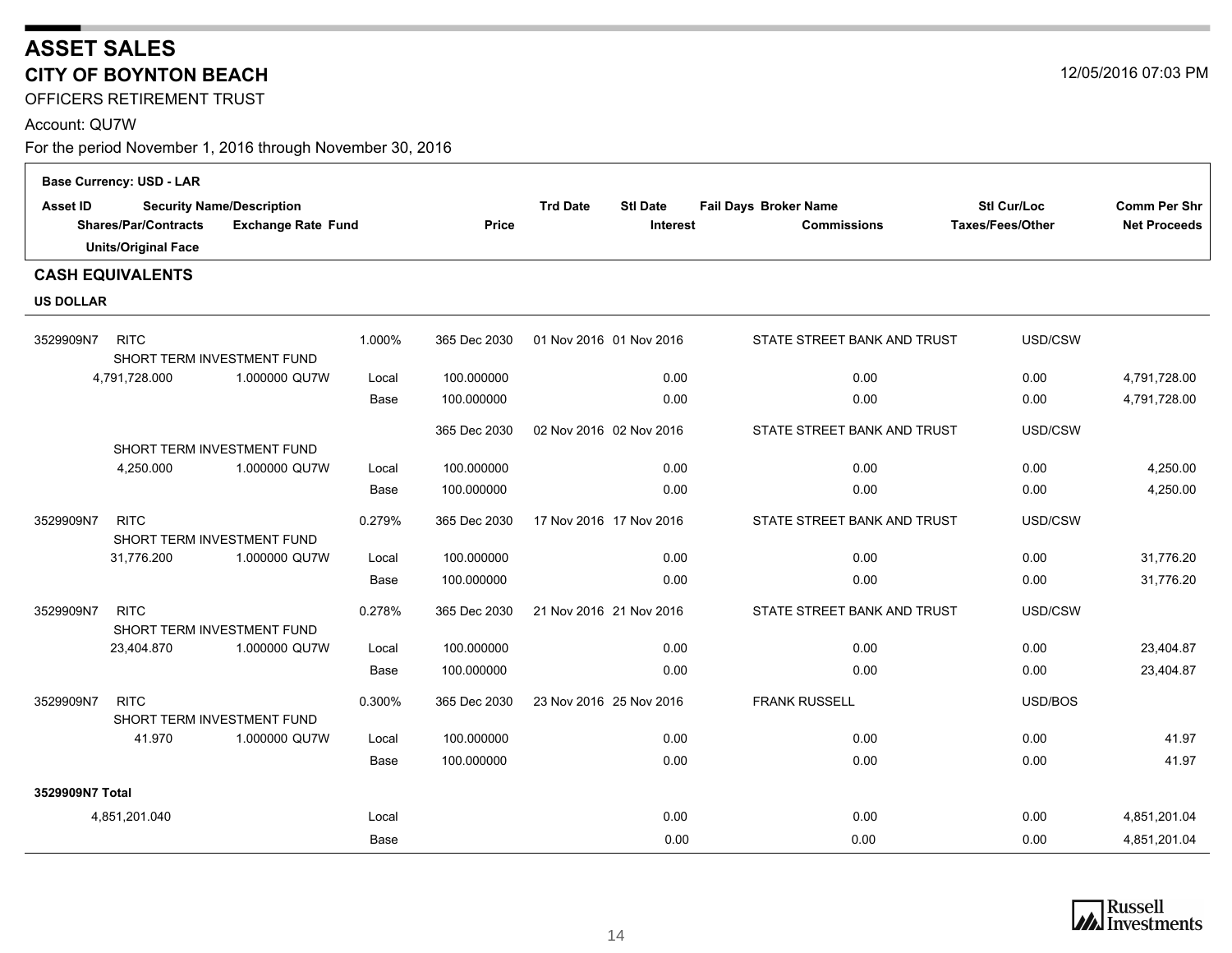OFFICERS RETIREMENT TRUST

#### Account: QU7W

For the period November 1, 2016 through November 30, 2016

|                                   | <b>Base Currency: USD - LAR</b>                           |                                                               |       |                      |                                                |                                             |                                        |                                     |
|-----------------------------------|-----------------------------------------------------------|---------------------------------------------------------------|-------|----------------------|------------------------------------------------|---------------------------------------------|----------------------------------------|-------------------------------------|
| <b>Asset ID</b>                   | <b>Shares/Par/Contracts</b><br><b>Units/Original Face</b> | <b>Security Name/Description</b><br><b>Exchange Rate Fund</b> |       | Price                | <b>Trd Date</b><br><b>Stl Date</b><br>Interest | Fail Days Broker Name<br><b>Commissions</b> | <b>Stl Cur/Loc</b><br>Taxes/Fees/Other | Comm Per Shr<br><b>Net Proceeds</b> |
| <b>US DOLLAR Total</b>            |                                                           |                                                               |       |                      |                                                |                                             |                                        |                                     |
|                                   | 4,851,201.040                                             |                                                               | Local |                      | 0.00                                           | 0.00                                        | 0.00                                   | 4,851,201.04                        |
|                                   |                                                           |                                                               | Base  |                      | 0.00                                           | 0.00                                        | 0.00                                   | 4,851,201.04                        |
|                                   | <b>CASH EQUIVALENTS Total</b>                             |                                                               |       |                      |                                                |                                             |                                        |                                     |
|                                   | 4,851,201.040                                             |                                                               |       |                      |                                                |                                             |                                        |                                     |
|                                   |                                                           |                                                               | Base  |                      | 0.00                                           | 0.00                                        | 0.00                                   | 4,851,201.04                        |
| <b>EQUITY</b><br><b>US DOLLAR</b> |                                                           |                                                               |       |                      |                                                |                                             |                                        |                                     |
| 35299F953                         | <b>RITC</b>                                               |                                                               |       | MULTI ASSET CORE FUN | 16 Nov 2016 17 Nov 2016                        | <b>FRANK RUSSELL</b>                        | USD/BOS                                |                                     |
|                                   | 1.977                                                     | 1.000000 QU7W                                                 | Local | 14.132524            | 0.00                                           | 0.00                                        | 0.00                                   | 27.94                               |
|                                   |                                                           |                                                               | Base  | 14.132524            | 0.00                                           | 0.00                                        | 0.00                                   | 27.94                               |
|                                   |                                                           |                                                               |       |                      | 18 Nov 2016 21 Nov 2016                        | <b>FRANK RUSSELL</b>                        | USD/BOS                                |                                     |
|                                   | 1,843.114                                                 | 1.000000 QU7W                                                 | Local | 14.150004            | 0.00                                           | 0.00                                        | 0.00                                   | 26,080.07                           |
|                                   |                                                           |                                                               | Base  | 14.150004            | 0.00                                           | 0.00                                        | 0.00                                   | 26,080.07                           |
|                                   |                                                           |                                                               |       |                      | 29 Nov 2016 30 Nov 2016                        | <b>FRANK RUSSELL</b>                        | USD/BOS                                |                                     |
|                                   | 72.290                                                    | 1.000000 QU7W                                                 | Local | 14.289943            | 0.00                                           | 0.00                                        | 0.00                                   | 1,033.02                            |
|                                   |                                                           |                                                               | Base  | 14.289943            | 0.00                                           | 0.00                                        | 0.00                                   | 1,033.02                            |
|                                   |                                                           |                                                               |       |                      | 30 Nov 2016 OPEN                               | <b>FRANK RUSSELL</b>                        | USD/BOS                                |                                     |
|                                   | 13,122.924                                                | 1.000000 QU7W                                                 | Local | 14.300000            | 0.00                                           | 0.00                                        | 0.00                                   | 187,657.81                          |
|                                   |                                                           |                                                               | Base  | 14.300000            | 0.00                                           | 0.00                                        | 0.00                                   | 187,657.81                          |

**35299F953 Total**



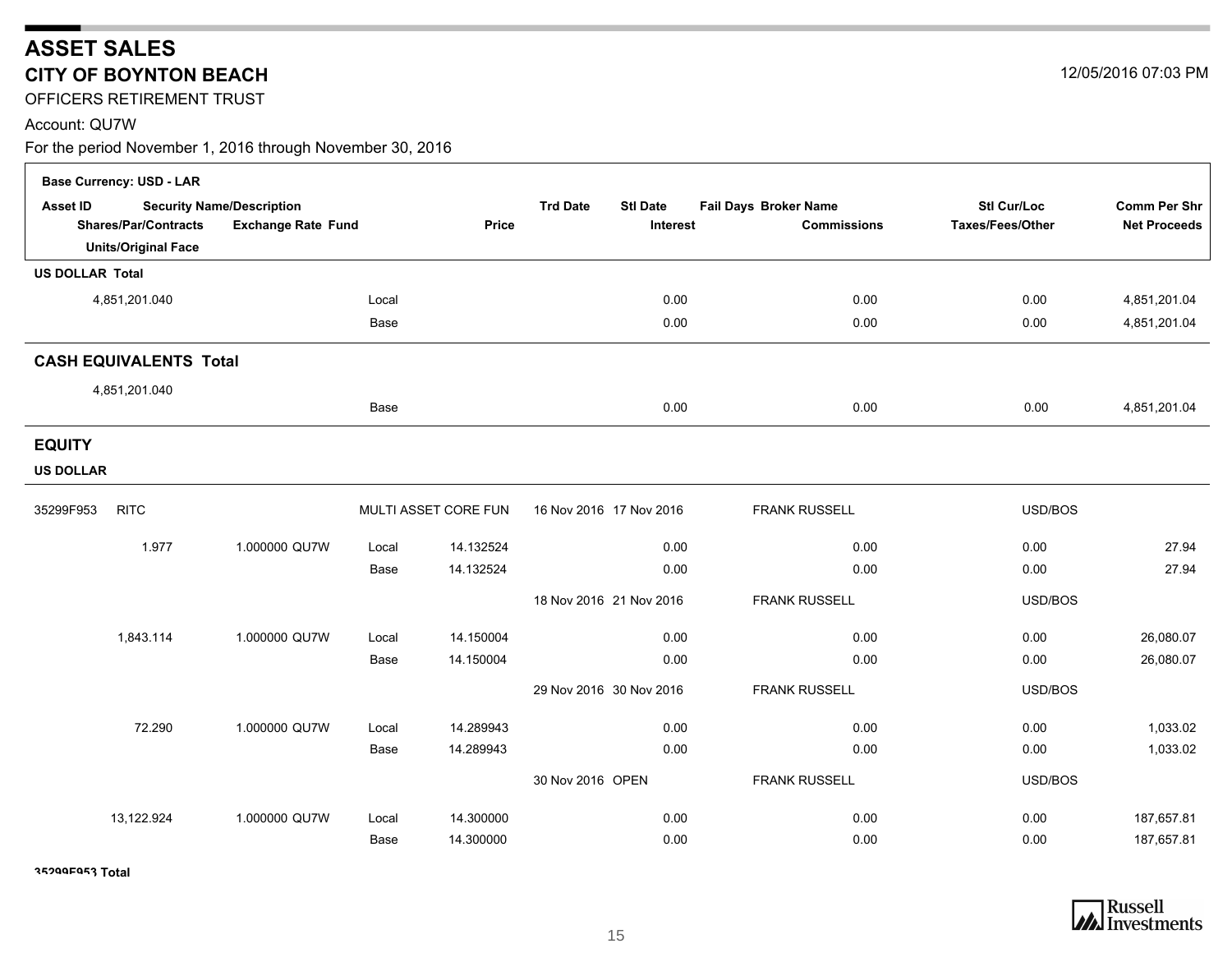OFFICERS RETIREMENT TRUST

#### Account: QU7W

 $\Gamma$ 

|                 | <b>Base Currency: USD - LAR</b> |                                                               |       |                     |                                                |                                             |                                        |                                            |
|-----------------|---------------------------------|---------------------------------------------------------------|-------|---------------------|------------------------------------------------|---------------------------------------------|----------------------------------------|--------------------------------------------|
| <b>Asset ID</b> | <b>Shares/Par/Contracts</b>     | <b>Security Name/Description</b><br><b>Exchange Rate Fund</b> |       | Price               | <b>Trd Date</b><br><b>Stl Date</b><br>Interest | Fail Days Broker Name<br><b>Commissions</b> | <b>Stl Cur/Loc</b><br>Taxes/Fees/Other | <b>Comm Per Shr</b><br><b>Net Proceeds</b> |
|                 | <b>Units/Original Face</b>      |                                                               |       |                     |                                                |                                             |                                        |                                            |
|                 | 15,040.305                      |                                                               | Local |                     | 0.00                                           | 0.00                                        | 0.00                                   | 214,798.84                                 |
|                 |                                 |                                                               | Base  |                     | 0.00                                           | 0.00                                        | 0.00                                   | 214,798.84                                 |
| 64499W954       | <b>RITC</b>                     |                                                               |       | MULTI MGR BOND FUND | 02 Nov 2016 03 Nov 2016                        | <b>FRANK RUSSELL</b>                        | USD/BOS                                |                                            |
|                 | 1,369.984                       | 1.000000 QU7W                                                 | Local | 19.990000           | 0.00                                           | 0.00                                        | 0.00                                   | 27,385.98                                  |
|                 |                                 |                                                               | Base  | 19.990000           | 0.00                                           | 0.00                                        | 0.00                                   | 27,385.98                                  |
| 79099S922       | <b>RITC</b>                     |                                                               |       | LG CAP DEFENSIVE EQ | 16 Nov 2016 17 Nov 2016                        | <b>FRANK RUSSELL</b>                        | USD/BOS                                |                                            |
|                 | 45.384                          | 1.000000 QU7W                                                 | Local | 20.640093           | 0.00                                           | 0.00                                        | 0.00                                   | 936.73                                     |
|                 |                                 |                                                               | Base  | 20.640093           | 0.00                                           | 0.00                                        | 0.00                                   | 936.73                                     |
|                 |                                 |                                                               |       |                     | 18 Nov 2016 21 Nov 2016                        | <b>FRANK RUSSELL</b>                        | USD/BOS                                |                                            |
|                 | 5,901.898                       | 1.000000 QU7W                                                 | Local | 20.680002           | 0.00                                           | 0.00                                        | 0.00                                   | 122,051.26                                 |
|                 |                                 |                                                               | Base  | 20.680002           | 0.00                                           | 0.00                                        | 0.00                                   | 122,051.26                                 |
|                 |                                 |                                                               |       |                     | 29 Nov 2016 30 Nov 2016                        | <b>FRANK RUSSELL</b>                        | USD/BOS                                |                                            |
|                 | 163.336                         | 1.000000 QU7W                                                 | Local | 20.919944           | 0.00                                           | 0.00                                        | 0.00                                   | 3,416.98                                   |
|                 |                                 |                                                               | Base  | 20.919944           | 0.00                                           | 0.00                                        | 0.00                                   | 3,416.98                                   |
|                 |                                 |                                                               |       |                     | 30 Nov 2016 OPEN                               | <b>FRANK RUSSELL</b>                        | USD/BOS                                |                                            |
|                 | 11,805.343                      | 1.000000 QU7W                                                 | Local | 20.790000           | 0.00                                           | 0.00                                        | 0.00                                   | 245,433.08                                 |
|                 |                                 |                                                               | Base  | 20.790000           | 0.00                                           | 0.00                                        | 0.00                                   | 245,433.08                                 |
| 79099S922 Total |                                 |                                                               |       |                     |                                                |                                             |                                        |                                            |
|                 | 17,915.961                      |                                                               | Local |                     | 0.00                                           | 0.00                                        | 0.00                                   | 371,838.05                                 |
|                 |                                 |                                                               | Base  |                     | 0.00                                           | 0.00                                        | 0.00                                   | 371,838.05                                 |



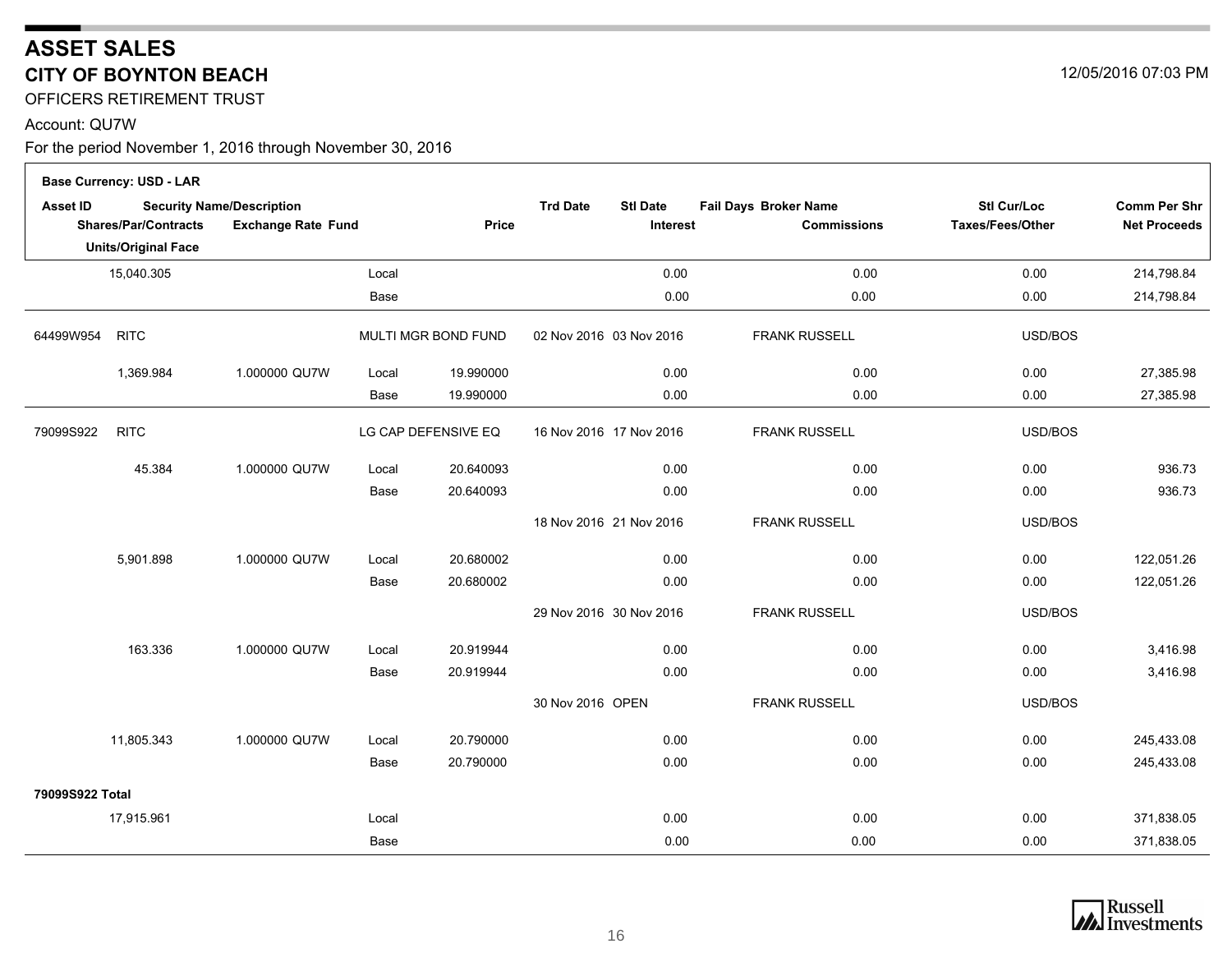OFFICERS RETIREMENT TRUST

#### Account: QU7W

For the period November 1, 2016 through November 30, 2016

| <b>Base Currency: USD - LAR</b> |                                  |                           |                 |                 |                              |                    |                     |
|---------------------------------|----------------------------------|---------------------------|-----------------|-----------------|------------------------------|--------------------|---------------------|
| Asset ID                        | <b>Security Name/Description</b> |                           | <b>Trd Date</b> | <b>Stl Date</b> | <b>Fail Days Broker Name</b> | <b>Stl Cur/Loc</b> | <b>Comm Per Shr</b> |
| <b>Shares/Par/Contracts</b>     |                                  | <b>Exchange Rate Fund</b> | <b>Price</b>    | <b>Interest</b> | <b>Commissions</b>           | Taxes/Fees/Other   | <b>Net Proceeds</b> |
| <b>Units/Original Face</b>      |                                  |                           |                 |                 |                              |                    |                     |
| <b>US DOLLAR Total</b>          |                                  |                           |                 |                 |                              |                    |                     |
| 34,326.250                      |                                  | Local                     |                 | 0.00            | 0.00                         | 0.00               | 614,022.87          |
|                                 |                                  | Base                      |                 | 0.00            | 0.00                         | 0.00               | 614,022.87          |
| <b>EQUITY Total</b>             |                                  |                           |                 |                 |                              |                    |                     |
| 34,326.250                      |                                  |                           |                 |                 |                              |                    |                     |
|                                 |                                  | Base                      |                 | 0.00            | 0.00                         | 0.00               | 614,022.87          |
| <b>ASSET SALES Total</b>        |                                  |                           |                 |                 |                              |                    |                     |
| 4,885,527.290                   |                                  | Base                      |                 | 0.00            | 0.00                         | 0.00               | 5,465,223.91        |

12/05/2016 07:03 PM

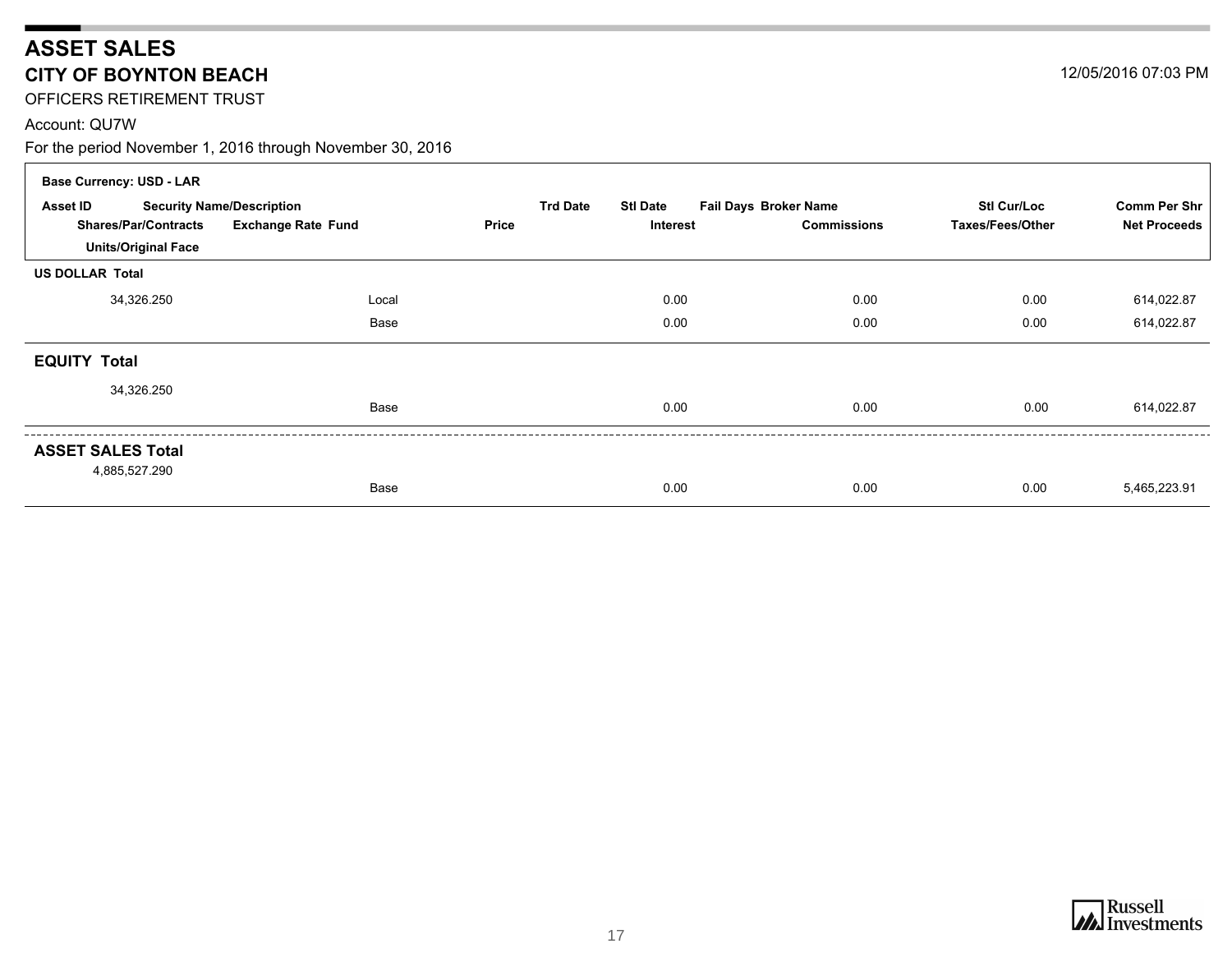## <span id="page-17-0"></span>**REALIZED GAINS AND LOSSES CITY OF BOYNTON BEACH** 12/05/2016 7:01 PM **OFFICERS RETIREMENT TRUST**

Account: QU7W

| Base Currency: USD - US DOLLAR |                      |     |            |                             |                      |                      |                       |                   |                  |
|--------------------------------|----------------------|-----|------------|-----------------------------|----------------------|----------------------|-----------------------|-------------------|------------------|
| Fund Asset ID                  | <b>Security Name</b> |     |            | <b>Security Description</b> |                      | <b>Maturity Date</b> | Rate Trd Date         | <b>Stl Date</b>   | <b>Sell Rate</b> |
| <b>SSB Trade ID</b>            |                      | Lot | Shares/Par |                             | <b>Principal Net</b> | Cost                 | <b>Security Gn/Ls</b> | <b>Curr Gn/Ls</b> | Net Gn/Ls        |
|                                |                      |     |            |                             |                      |                      |                       |                   |                  |
| <b>EQUITY</b>                  |                      |     |            |                             |                      |                      |                       |                   |                  |
| <b>US DOLLAR</b>               |                      |     |            |                             |                      |                      |                       |                   |                  |
| QU7W 35299F953                 | <b>RITC</b>          |     |            | MULTI ASSET CORE FUND       |                      |                      | 16 Nov 2016           | 17 Nov 2016       | 1.000000         |
| 16KMKBBV4PX                    |                      | 620 | 1.977      | Local                       | 27.94                | 20.96                | 6.98                  |                   | 6.98             |
|                                |                      |     |            | Base                        | 27.94                | 20.96                | 6.98                  | 0.00              | 6.98             |
| QU7W 35299F953                 | <b>RITC</b>          |     |            | MULTI ASSET CORE FUND       |                      |                      | 18 Nov 2016           | 21 Nov 2016       | 1.000000         |
| 16KOKBBX7S0                    |                      | 632 | 1,843.114  | Local                       | 26.080.07            | 19,540.40            | 6,539.67              |                   | 6,539.67         |
|                                |                      |     |            | Base                        | 26,080.07            | 19,540.40            | 6,539.67              | 0.00              | 6,539.67         |
| QU7W 35299F953                 | <b>RITC</b>          |     |            | MULTI ASSET CORE FUND       |                      |                      | 29 Nov 2016           | 30 Nov 2016       | 1.000000         |
| 16KUKBBXR4M                    |                      | 645 | 72.290     | Local                       | 1.033.02             | 766.41               | 266.61                |                   | 266.61           |
|                                |                      |     |            | Base                        | 1,033.02             | 766.41               | 266.61                | 0.00              | 266.61           |
| QU7W 35299F953                 | <b>RITC</b>          |     |            | MULTI ASSET CORE FUND       |                      |                      | 30 Nov 2016           | 01 Dec 2016       | 1.000000         |
| 16LAKBBZDGX                    |                      | 649 | 13,122.924 | Local                       | 187,657.81           | 139, 127. 17         | 48,530.64             |                   | 48,530.64        |
|                                |                      |     |            | Base                        | 187,657.81           | 139,127.17           | 48,530.64             | 0.00              | 48,530.64        |
| 35299F953 Total                |                      |     |            |                             |                      |                      |                       |                   |                  |
|                                |                      |     |            | Local                       | 214,798.84           | 159,454.94           | 55,343.90             |                   | 55,343.90        |
|                                |                      |     |            | Base                        | 214,798.84           | 159,454.94           | 55,343.90             | 0.00              | 55,343.90        |
| QU7W 64499W954                 | <b>RITC</b>          |     |            | MULTI MGR BOND FUND         |                      |                      | 02 Nov 2016           | 03 Nov 2016       | 1.000000         |
| 16KCKBBSTMV                    |                      | 614 | 1,369.984  | Local                       | 27,385.98            | 20,987.27            | 6,398.71              |                   | 6,398.71         |
|                                |                      |     |            | Base                        | 27,385.98            | 20,987.27            | 6,398.71              | 0.00              | 6,398.71         |
| QU7W 79099S922                 | <b>RITC</b>          |     |            | LG CAP DEFENSIVE EQ FD      |                      |                      | 16 Nov 2016           | 17 Nov 2016       | 1.000000         |
| 16KMKBBV4PW                    |                      | 622 | 45.384     | Local                       | 936.73               | 715.18               | 221.55                |                   | 221.55           |
|                                |                      |     |            | Base                        | 936.73               | 715.18               | 221.55                | 0.00              | 221.55           |

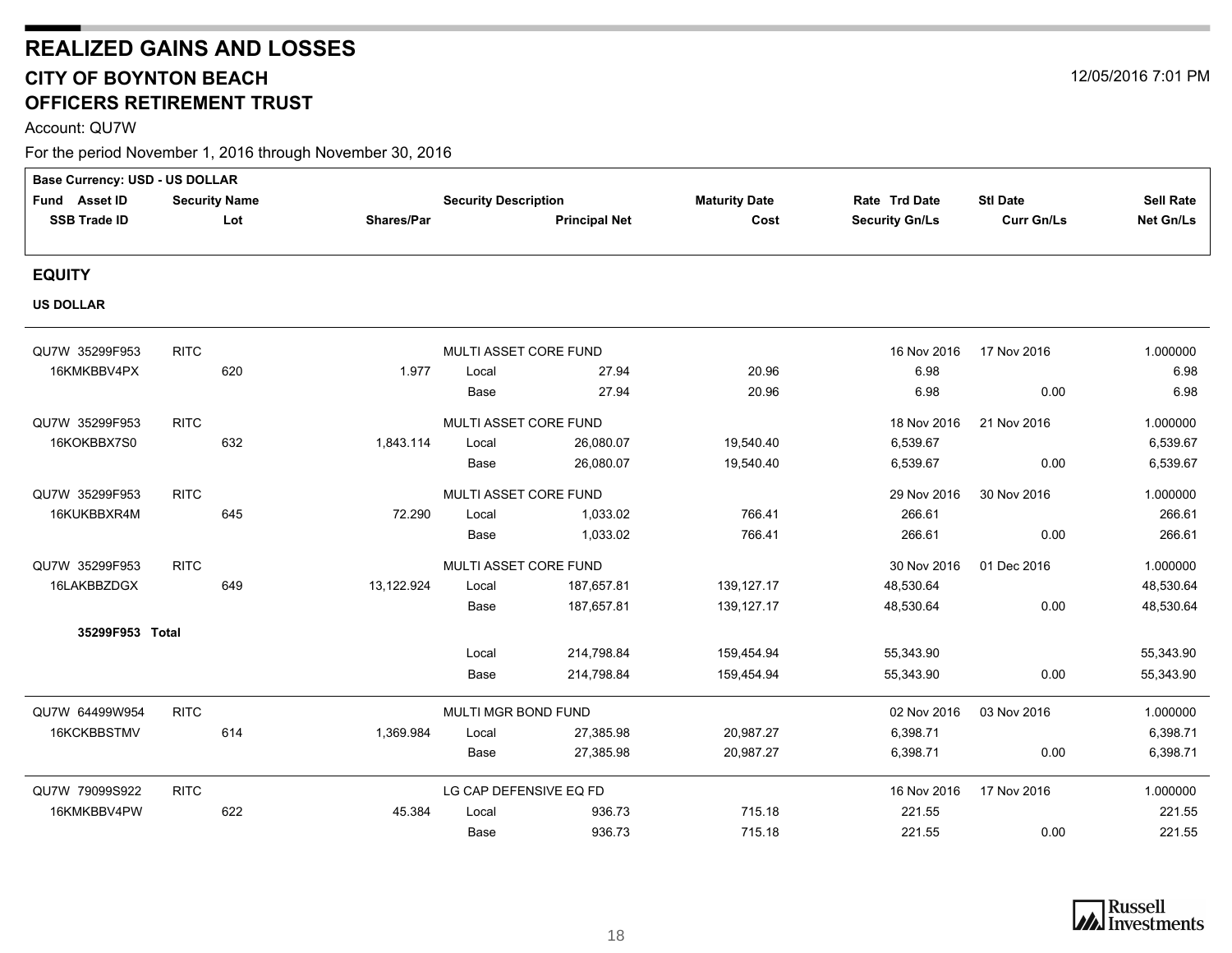## **REALIZED GAINS AND LOSSES CITY OF BOYNTON BEACH** 12/05/2016 7:01 PM **OFFICERS RETIREMENT TRUST**

Account: QU7W

| <b>Base Currency: USD - US DOLLAR</b> |                      |            |                             |                        |                      |                       |                   |                  |
|---------------------------------------|----------------------|------------|-----------------------------|------------------------|----------------------|-----------------------|-------------------|------------------|
| Fund Asset ID                         | <b>Security Name</b> |            | <b>Security Description</b> |                        | <b>Maturity Date</b> | Rate Trd Date         | <b>Stl Date</b>   | <b>Sell Rate</b> |
| <b>SSB Trade ID</b>                   | Lot                  | Shares/Par |                             | <b>Principal Net</b>   | Cost                 | <b>Security Gn/Ls</b> | <b>Curr Gn/Ls</b> | Net Gn/Ls        |
|                                       |                      |            |                             |                        |                      |                       |                   |                  |
| QU7W 79099S922                        | <b>RITC</b>          |            |                             | LG CAP DEFENSIVE EQ FD |                      | 18 Nov 2016           | 21 Nov 2016       | 1.000000         |
| 16KOKBBX7SZ                           | 631                  | 5,901.898  | Local                       | 122,051.26             | 93,004.65            | 29,046.61             |                   | 29,046.61        |
|                                       |                      |            | Base                        | 122,051.26             | 93,004.65            | 29,046.61             | 0.00              | 29,046.61        |
| QU7W 79099S922                        | <b>RITC</b>          |            |                             | LG CAP DEFENSIVE EQ FD |                      | 29 Nov 2016           | 30 Nov 2016       | 1.000000         |
| 16KUKBBXR4L                           | 644                  | 163.336    | Local                       | 3,416.98               | 2,573.92             | 843.06                |                   | 843.06           |
|                                       |                      |            | Base                        | 3,416.98               | 2,573.92             | 843.06                | 0.00              | 843.06           |
| QU7W 79099S922                        | <b>RITC</b>          |            |                             | LG CAP DEFENSIVE EQ FD |                      | 30 Nov 2016           | 01 Dec 2016       | 1.000000         |
| 16LAKBBZDGW                           | 648                  | 11,805.343 | Local                       | 245,433.08             | 186,033.67           | 59,399.41             |                   | 59,399.41        |
|                                       |                      |            | Base                        | 245,433.08             | 186,033.67           | 59,399.41             | 0.00              | 59,399.41        |
| 79099S922 Total                       |                      |            |                             |                        |                      |                       |                   |                  |
|                                       |                      |            | Local                       | 371,838.05             | 282,327.42           | 89,510.63             |                   | 89,510.63        |
|                                       |                      |            | Base                        | 371,838.05             | 282,327.42           | 89,510.63             | 0.00              | 89,510.63        |
| <b>US DOLLAR Total</b>                |                      | 34,326.25  | Local                       | 614,022.87             | 462,769.63           | 151,253.24            |                   | 151,253.24       |
|                                       |                      |            | Base                        | 614,022.87             | 462,769.63           | 151,253.24            | 0.00              | 151,253.24       |
|                                       |                      |            |                             |                        |                      |                       |                   |                  |
| <b>EQUITY Total</b>                   |                      |            | <b>Base</b>                 | 614,022.87             | 462,769.63           | 151,253.24            | 0.00              | 151,253.24       |



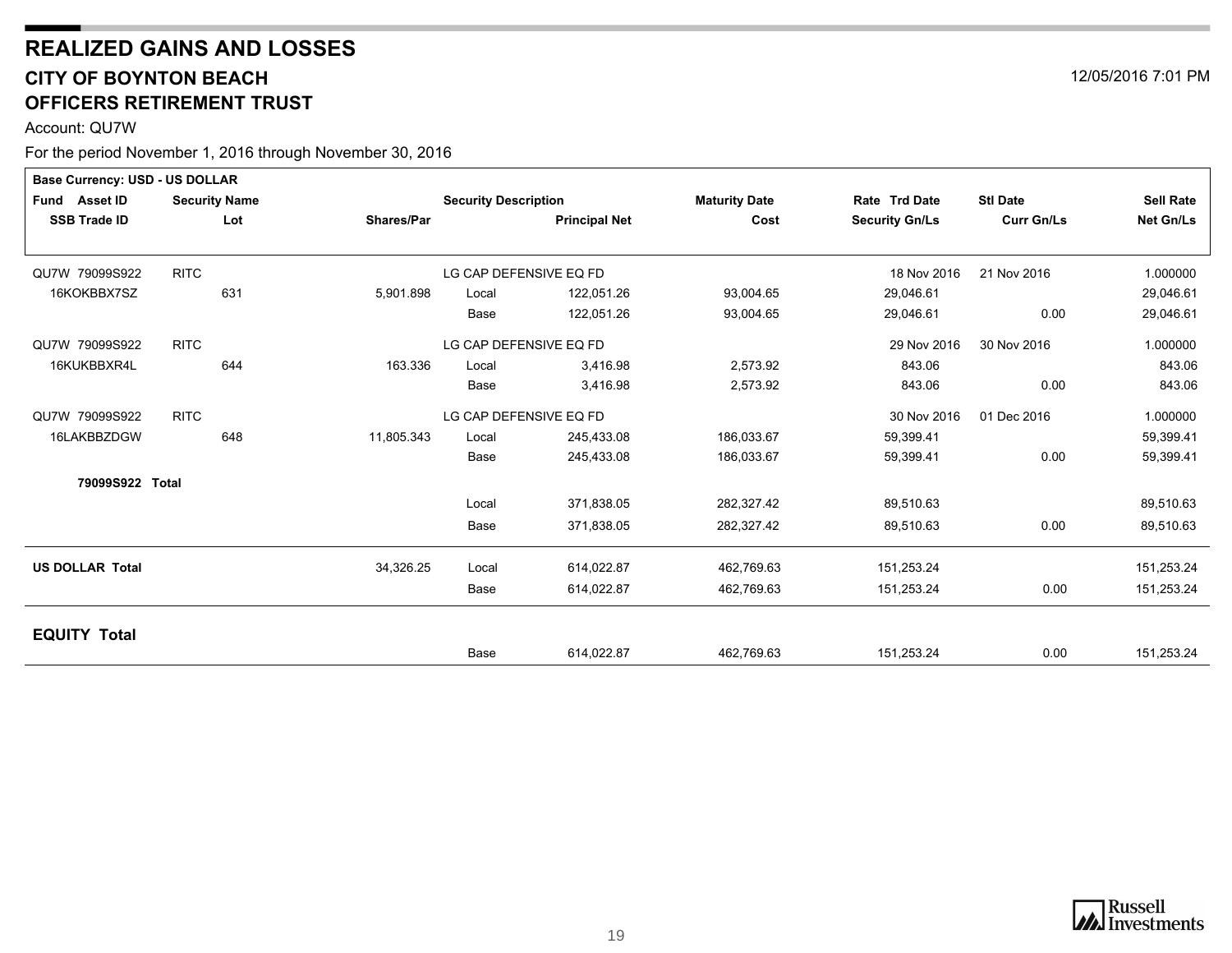## **REALIZED GAINS AND LOSSES CITY OF BOYNTON BEACH** 12/05/2016 7:01 PM **OFFICERS RETIREMENT TRUST**

Account: QU7W

| <b>Base Currency: USD - US DOLLAR</b> |                      |                   |                             |                      |                       |                   |                  |
|---------------------------------------|----------------------|-------------------|-----------------------------|----------------------|-----------------------|-------------------|------------------|
| Asset ID<br>Fund                      | <b>Security Name</b> |                   | <b>Security Description</b> | <b>Maturity Date</b> | <b>Rate Trd Date</b>  | <b>Stl Date</b>   | <b>Sell Rate</b> |
| <b>SSB Trade ID</b>                   | Lot                  | <b>Shares/Par</b> | <b>Principal Net</b>        | Cost                 | <b>Security Gn/Ls</b> | <b>Curr Gn/Ls</b> | Net Gn/Ls        |
|                                       |                      |                   |                             |                      |                       |                   |                  |
| <b>COMPOSITE Total</b>                |                      |                   |                             |                      |                       |                   |                  |
|                                       |                      | Base              | 614.022.87                  | 462,769.63           | 151,253.24            | 0.00              | 151,253.24       |

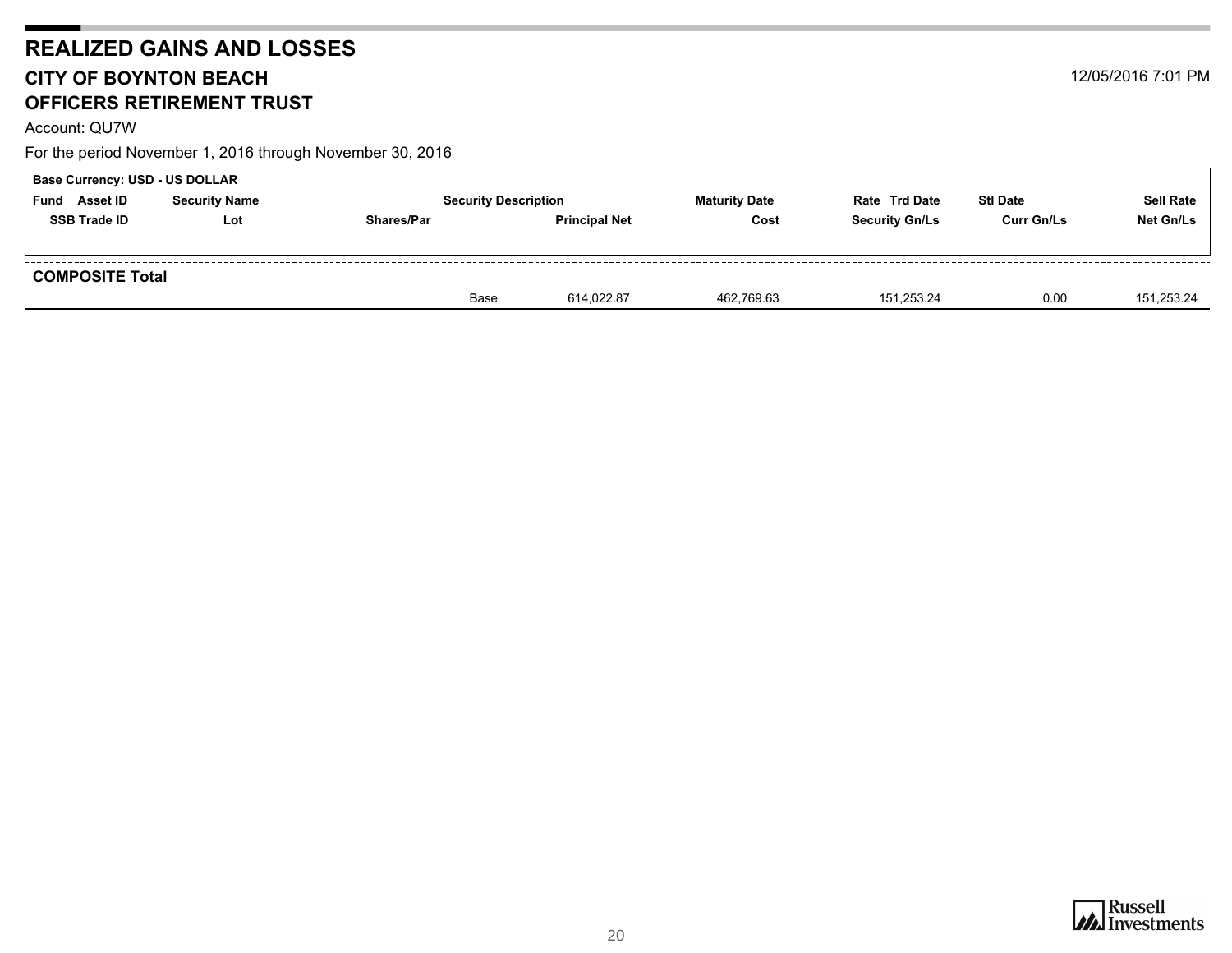### <span id="page-20-0"></span>**CITY OF BOYNTON BEACH OFFICERS RETIREMENT TRUST OPEN TRADES - SALES**

Account: QU7W

As of November 30, 2016

|                     | Base Currency: USD - US DOLLAR  |                             |   |                             |                 |                      |                                   |                      |                     |
|---------------------|---------------------------------|-----------------------------|---|-----------------------------|-----------------|----------------------|-----------------------------------|----------------------|---------------------|
| <b>Asset ID</b>     |                                 | <b>Security Description</b> |   | Mat Date<br>Rate            | <b>Trd Date</b> | <b>Cont StI Date</b> | <b>Fail Days</b><br><b>Broker</b> |                      | <b>Trade Curr</b>   |
| <b>SSB Trade ID</b> |                                 |                             |   | <b>Shares/Par/Contracts</b> |                 | <b>Interest</b>      | <b>Net Amount</b>                 | <b>Current Value</b> | <b>Unreal Gn/Ls</b> |
| <b>Fund</b>         | <b>SSELL/BTC</b>                | Adjustment                  |   |                             |                 |                      |                                   |                      |                     |
| <b>US DOLLAR</b>    |                                 |                             |   |                             |                 |                      |                                   | Exchange Rate:       | 1.000000            |
| 35299F953           | <b>RITC</b>                     |                             |   |                             | 30 Nov 2016     | 01 Dec 2016          | <b>FRANK RUSSELL</b>              |                      | <b>USD</b>          |
| 16LAKBBZDGX         |                                 | MULTI ASSET CORE FUND       |   | 13,122.924                  | Local           | 0.00                 | 187,657.81                        |                      |                     |
| QU7W                |                                 |                             |   |                             | Base            | 0.00                 | 187,657.81                        | 187,657.81           | 0.00                |
| 79099S922           | <b>RITC</b>                     |                             |   |                             | 30 Nov 2016     | 01 Dec 2016          | FRANK RUSSELL                     |                      | <b>USD</b>          |
| 16LAKBBZDGW         |                                 | LG CAP DEFENSIVE EQ FD      |   | 11,805.343                  | Local           | 0.00                 | 245,433.08                        |                      |                     |
| QU7W                |                                 |                             |   |                             | Base            | 0.00                 | 245,433.08                        | 245,433.08           | 0.00                |
|                     | <b>US DOLLAR Total Long</b>     |                             |   | 24,928.267                  | Local           | 0.00                 | 433,090.89                        |                      |                     |
|                     |                                 |                             |   |                             | Base            | 0.00                 | 433,090.89                        | 433,090.89           | 0.00                |
|                     | <b>Total Open Long Sales</b>    |                             | 2 | 24.928.267                  | Base            | 0.00                 | 433.090.89                        | 433,090.89           | 0.00                |
|                     | <b>Total Failed Long Sales</b>  |                             | 0 | 0.000                       | Base            | 0.00                 | 0.00                              | 0.00                 | 0.00                |
|                     | <b>Total Open Short Sales</b>   |                             | 0 | 0.000                       | Base            | 0.00                 | 0.00                              | 0.00                 | 0.00                |
|                     | <b>Total Failed Short Sales</b> |                             | 0 | 0.000                       | Base            | 0.00                 | 0.00                              | 0.00                 | 0.00                |



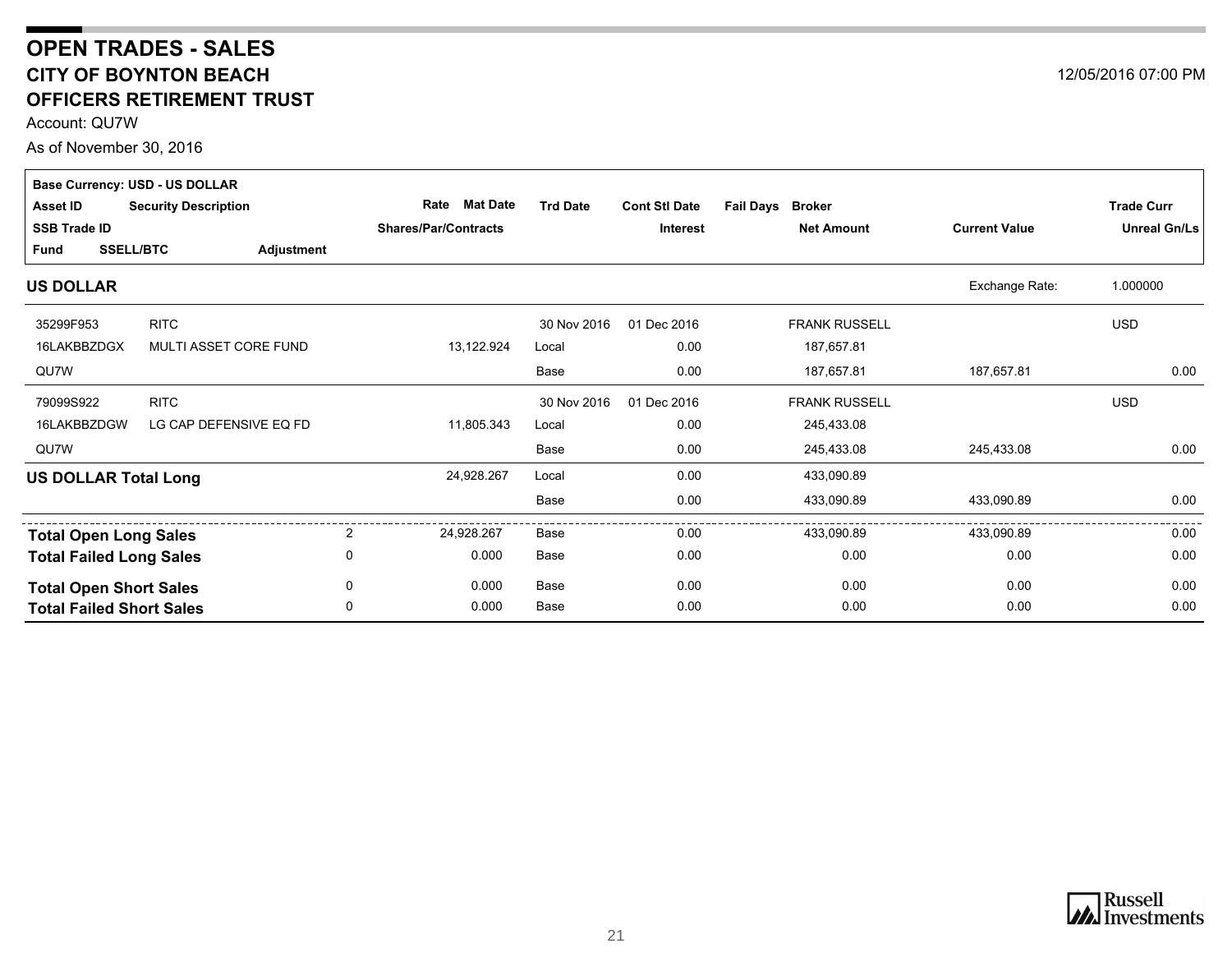### <span id="page-21-0"></span>**EARNED INCOME - DIVIDENDS CITY OF BOYNTON BEACH OFFICERS RETIREMENT TRUST**

Account: QU7W

For the period November 1, 2016 through November 30, 2016

| <b>Report Date</b>              | <b>Shares</b> |                             | Gross Income | <b>Whhid Income</b> |                | <b>Reclaim</b>  | Net Income | <b>Paid Income</b>  |                      | <b>Real Gain/Loss</b> |
|---------------------------------|---------------|-----------------------------|--------------|---------------------|----------------|-----------------|------------|---------------------|----------------------|-----------------------|
| <b>Tran Type</b>                | Fund          |                             |              |                     |                |                 |            |                     |                      |                       |
| <b>Asset ID</b>                 |               | <b>Security Description</b> |              |                     | <b>Ex Date</b> | <b>Rec Date</b> | Pay Date   | <b>NRA Tax Ctry</b> | <b>Dividend Rate</b> | Ticker                |
| <b>Base Currency: USD - USD</b> |               |                             |              |                     |                |                 |            |                     |                      |                       |

**\*\*\*\*\*\*\*\* No Activity for This Period \*\*\*\*\*\*\*\***

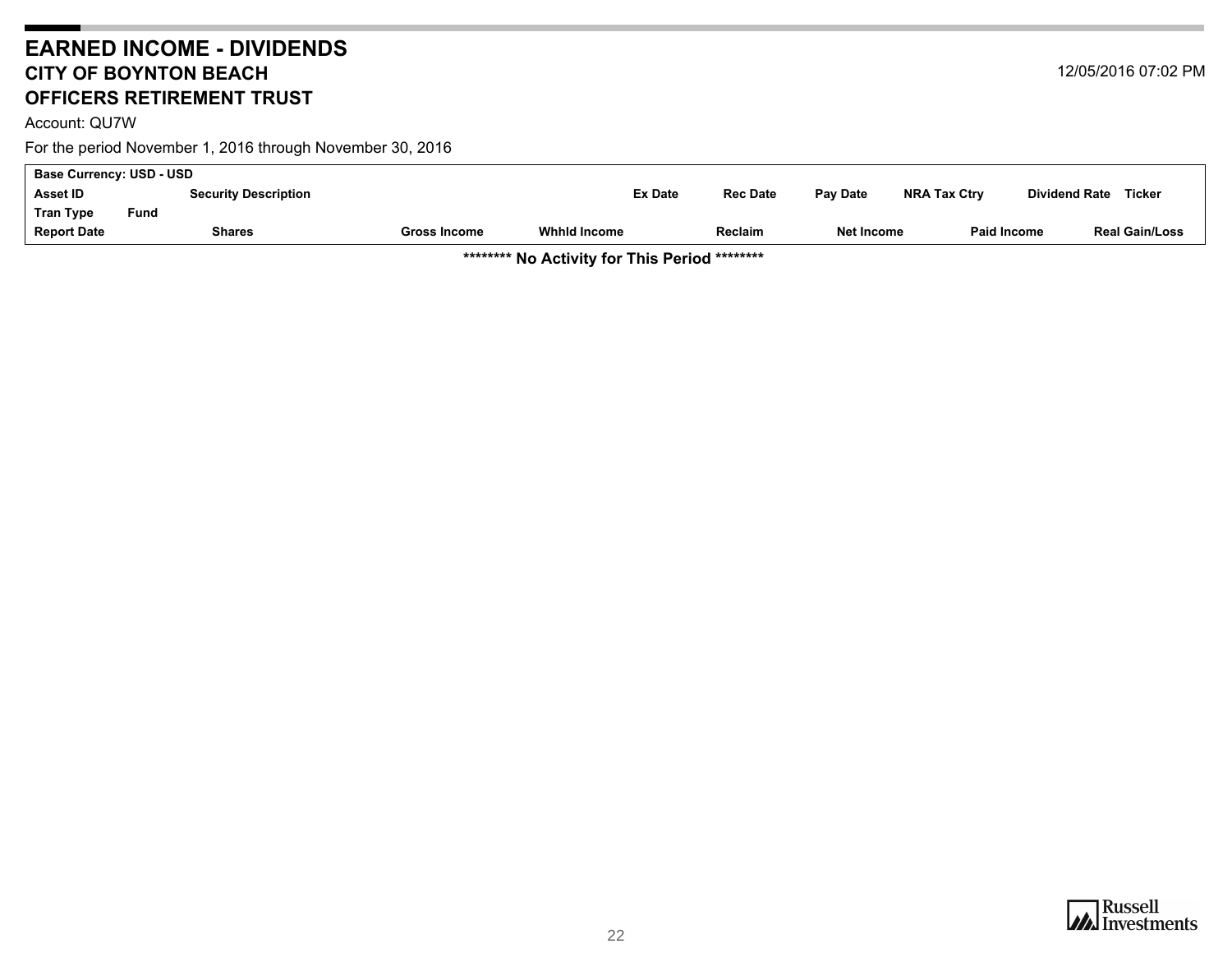## **CITY OF BOYNTON BEACH OFFICERS RETIREMENT TRUSTEARNED INCOME - INTEREST**

Account: QU7W

|                  |                        | Base Currency: USD - USD   |                                  |                             |                |                          |                            |                   |                         |                         |      |
|------------------|------------------------|----------------------------|----------------------------------|-----------------------------|----------------|--------------------------|----------------------------|-------------------|-------------------------|-------------------------|------|
| <b>Fund</b>      | <b>Asset ID</b>        |                            |                                  | <b>Security Description</b> |                |                          |                            |                   | Rate                    | <b>Maturity Date</b>    |      |
| Acct             | Lot                    |                            |                                  | <b>Gross Income</b>         | Income Tax Exp | <b>Income Curr Gn/Ls</b> | Tax Exp Curr Gn/Ls         | <b>Net Income</b> | <b>Net Amortization</b> | <b>Amort Curr Gn/Ls</b> |      |
|                  |                        | <b>SHORT TERM SECURITY</b> |                                  |                             |                |                          |                            |                   |                         |                         |      |
| <b>US DOLLAR</b> |                        |                            |                                  |                             |                |                          |                            |                   |                         |                         |      |
|                  | QU7W 3529909N7         |                            | <b>RITC</b>                      |                             |                |                          | SHORT TERM INVESTMENT FUND |                   | 0.000                   |                         |      |
|                  | 000000 00000           | Local                      |                                  | 3.91                        | 0.00           |                          |                            | 3.91              | 0.00                    |                         |      |
|                  |                        | <b>Base</b>                |                                  | 3.91                        | 0.00           | 0.00                     | 0.00                       | 3.91              | 0.00                    |                         | 0.00 |
|                  | QU7W 3529909N7         |                            | <b>RITC</b>                      |                             |                |                          | SHORT TERM INVESTMENT FUND |                   | 0.000                   | 31 Dec 2030             |      |
|                  | 000068 00600           | Local                      |                                  | 0.03                        | 0.00           |                          |                            | 0.03              | 0.00                    |                         |      |
|                  |                        | Base                       |                                  | 0.03                        | 0.00           | 0.00                     | 0.00                       | 0.03              | 0.00                    |                         | 0.00 |
|                  | QU7W 3529909N7         |                            | <b>RITC</b>                      |                             |                |                          | SHORT TERM INVESTMENT FUND |                   | 0.000                   | 31 Dec 2030             |      |
|                  | 000070 00616           | Local                      |                                  | 3.30                        | 0.00           |                          |                            | 3.30              | 0.00                    |                         |      |
|                  |                        | Base                       |                                  | 3.30                        | 0.00           | 0.00                     | 0.00                       | 3.30              | 0.00                    |                         | 0.00 |
|                  | QU7W 3529909N7         |                            | <b>RITC</b>                      |                             |                |                          | SHORT TERM INVESTMENT FUND |                   | 0.000                   | 31 Dec 2030             |      |
|                  | 000071 00628           | Local                      |                                  | 0.58                        | 0.00           |                          |                            | 0.58              | 0.00                    |                         |      |
|                  |                        | Base                       |                                  | 0.58                        | 0.00           | 0.00                     | 0.00                       | 0.58              | 0.00                    |                         | 0.00 |
|                  |                        | 3529909N7 Total            |                                  |                             |                |                          |                            |                   |                         |                         |      |
|                  |                        | Local                      |                                  | 7.82                        | 0.00           |                          |                            | 7.82              | 0.00                    |                         |      |
|                  |                        | Base                       |                                  | 7.82                        | 0.00           | 0.00                     | 0.00                       | 7.82              | 0.00                    |                         | 0.00 |
|                  | <b>US DOLLAR Total</b> |                            |                                  |                             |                |                          |                            |                   |                         |                         |      |
|                  |                        | Local                      |                                  | 7.82                        | 0.00           |                          |                            | 7.82              | 0.00                    |                         |      |
|                  |                        | Base                       |                                  | 7.82                        | 0.00           | 0.00                     | 0.00                       | 7.82              | 0.00                    |                         | 0.00 |
|                  |                        |                            | <b>SHORT TERM SECURITY Total</b> |                             |                |                          |                            |                   |                         |                         |      |
|                  |                        | Base                       |                                  | 7.82                        | 0.00           | 0.00                     | 0.00                       | 7.82              | 0.00                    |                         | 0.00 |
|                  | <b>COMPOSITE Total</b> |                            |                                  |                             |                |                          |                            |                   |                         |                         |      |
|                  |                        | Base                       |                                  | 7.82                        | 0.00           | 0.00                     | 0.00                       | 7.82              | 0.00                    |                         | 0.00 |



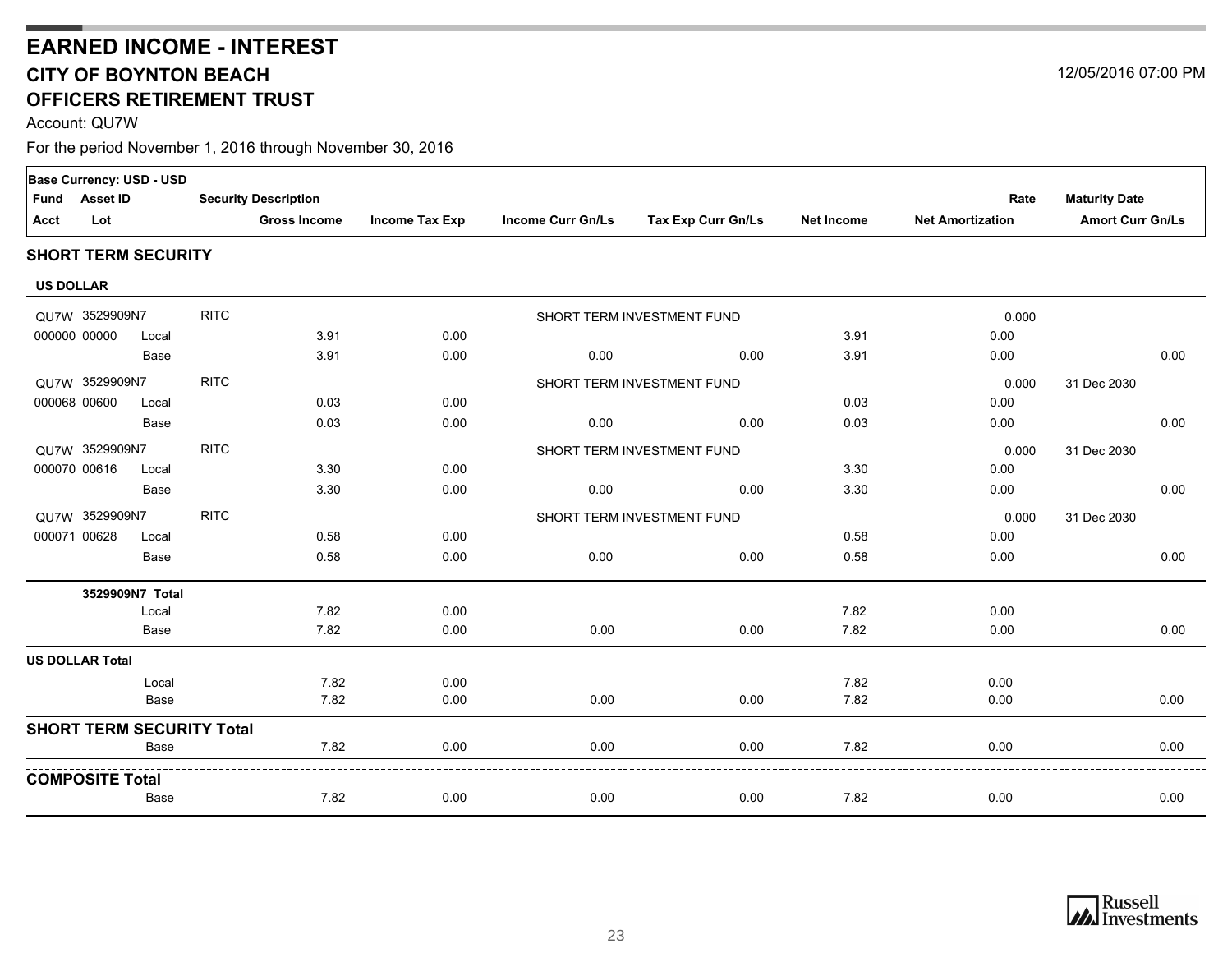## **DIVIDEND RECEIVABLE CITY OF BOYNTON BEACHOFFICERS RETIREMENT TRUST**

<span id="page-23-0"></span>Account: QU7W

As of November 30, 2016

| Base Currency: USD - US DOLLAR |                             |                  |                        |                      |                  |              |                  |  |
|--------------------------------|-----------------------------|------------------|------------------------|----------------------|------------------|--------------|------------------|--|
| Asset ID                       | <b>Security Description</b> |                  |                        | <b>Dividend Rate</b> | <b>Ex Date</b>   | Pavable Date | <b>Past Due</b>  |  |
| Fund                           | <b>Shares</b>               | <b>Dividends</b> | <b>Tax Reclaim Rec</b> | Tax Withheld         | <b>Net Total</b> | Current Net  | Unrealized Gn/Ls |  |

**\*\*\*\*\*\*\*\* No Activity for This Period \*\*\*\*\*\*\*\***



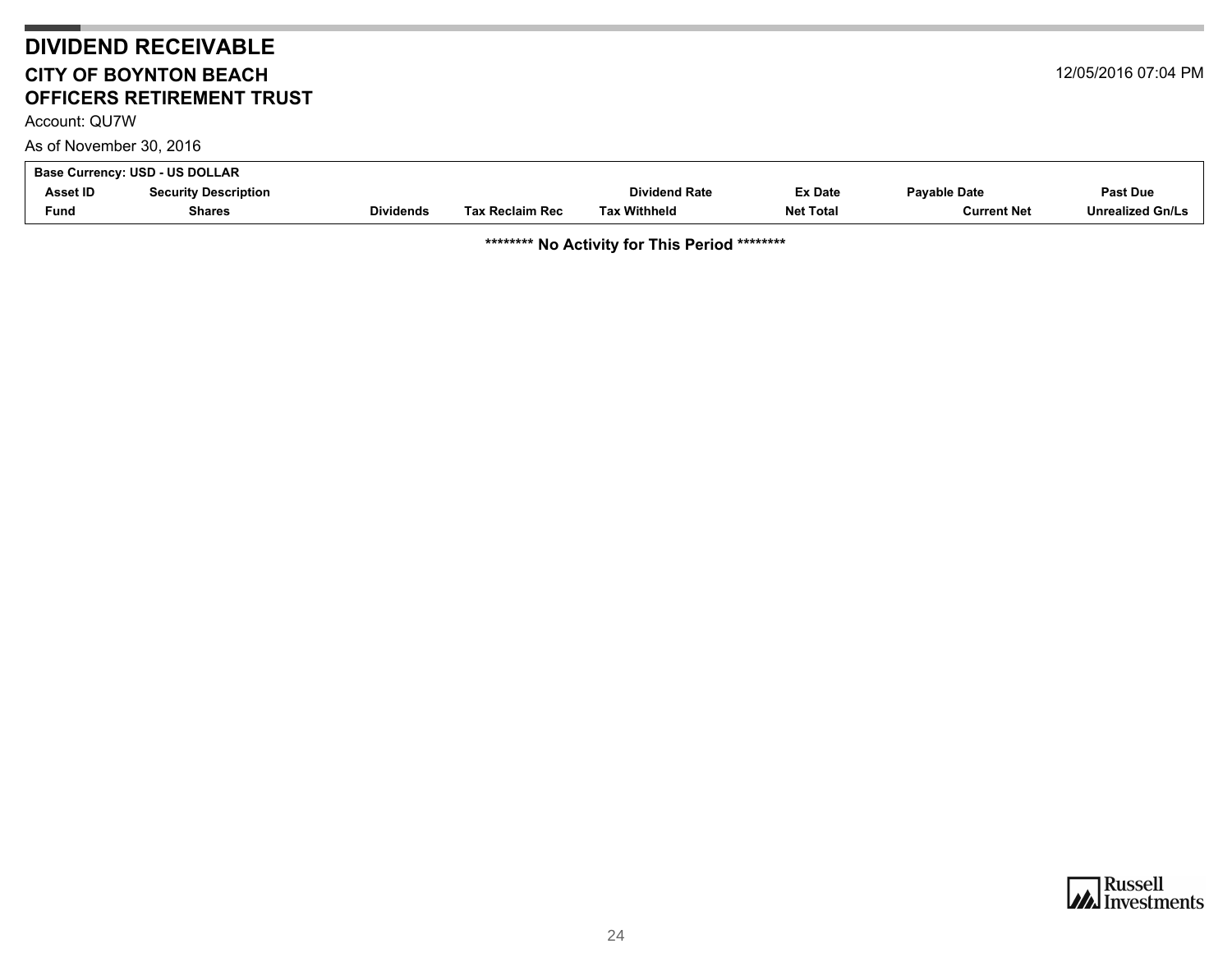## <span id="page-24-0"></span>**INTEREST RECEIVABLE CITY OF BOYNTON BEACH OFFICERS RETIREMENT TRUST**

Account: QU7W

As of November 30, 2016

| <b>Base Currency: USD - US DOLLAR</b> |                             |       |                            |                     |                 |                      |                     |                     |
|---------------------------------------|-----------------------------|-------|----------------------------|---------------------|-----------------|----------------------|---------------------|---------------------|
| <b>Asset ID</b><br>Fund               | <b>Security Description</b> |       |                            |                     |                 | <b>Maturity Date</b> | <b>Payable Date</b> | <b>Past Due</b>     |
|                                       | Par                         |       | Interest                   | <b>Tax Withheld</b> | <b>Int Rate</b> | <b>Net Total</b>     | <b>Current Net</b>  | <b>Unreal Gn/Ls</b> |
| <b>US DOLLAR</b>                      |                             |       |                            |                     |                 |                      | Exchange Rate:      | 1.000000            |
| CASH EQUIVALENT                       |                             |       |                            |                     |                 |                      |                     |                     |
| QU7W 3529909N7                        | <b>RITC</b>                 |       | SHORT TERM INVESTMENT FUND |                     |                 | 0.000 31 Dec 2030    | 01 Dec 2016         |                     |
|                                       | 0.000                       | Local | 3.91                       | 0.00                |                 | 3.91                 |                     |                     |
|                                       |                             | Base  | 3.91                       | 0.00                |                 | 3.91                 | 3.91                | 0.00                |
| <b>US DOLLAR Total</b>                |                             |       |                            |                     |                 |                      |                     |                     |
|                                       | 0.000                       | Local | 3.91                       | 0.00                |                 | 3.91                 |                     |                     |
|                                       |                             | Base  | 3.91                       | 0.00                |                 | 3.91                 | 3.91                | 0.00                |
| <b>COMPOSITE Total</b>                |                             |       |                            |                     |                 |                      |                     |                     |
|                                       | 0.000                       | Base  | 3.91                       | 0.00                |                 | 3.91                 | 3.91                | 0.00                |



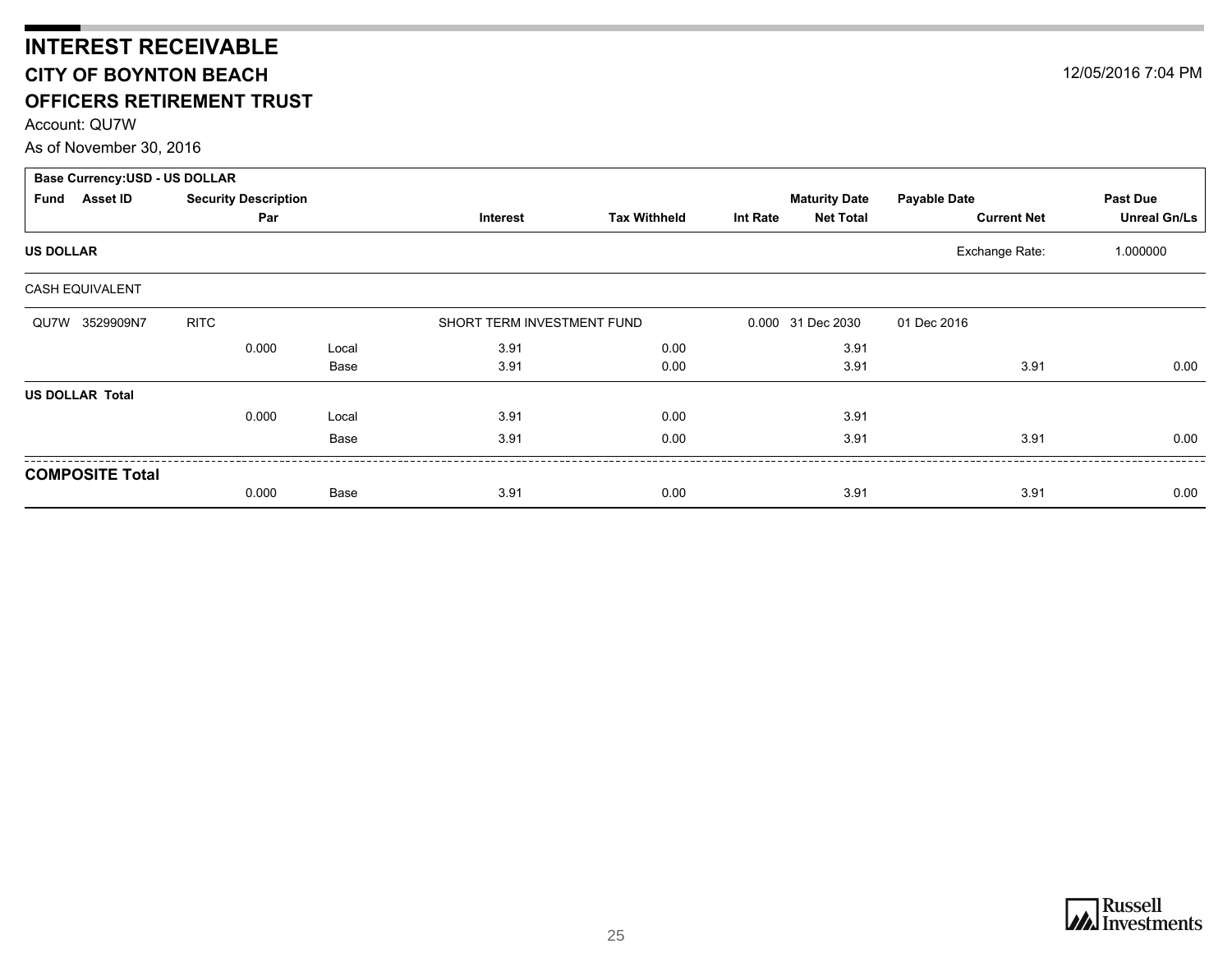### **TAX RECLAIM RECEIVABLECITY OF BOYNTON BEACHOFFICERS RETIREMENT TRUST**

Account: QU7W

As of November 30, 2016

<span id="page-25-0"></span>

| <b>Base Currency: USD - US DOLLAR</b> |                             |                   |                     |                          |                     |  |
|---------------------------------------|-----------------------------|-------------------|---------------------|--------------------------|---------------------|--|
| Asset ID                              | <b>Security Description</b> | Tax Withheld Rate | <b>Reclaim Rate</b> | Div/Int Rate EX/Mat Date | Pay Date            |  |
| <b>Fund</b>                           | Shares/Par                  | Tax Reclaim       |                     | Current Value            | <b>Unreal Gn/Ls</b> |  |

**\*\*\*\*\*\*\*\* No Activity for This Period \*\*\*\*\*\*\*\***

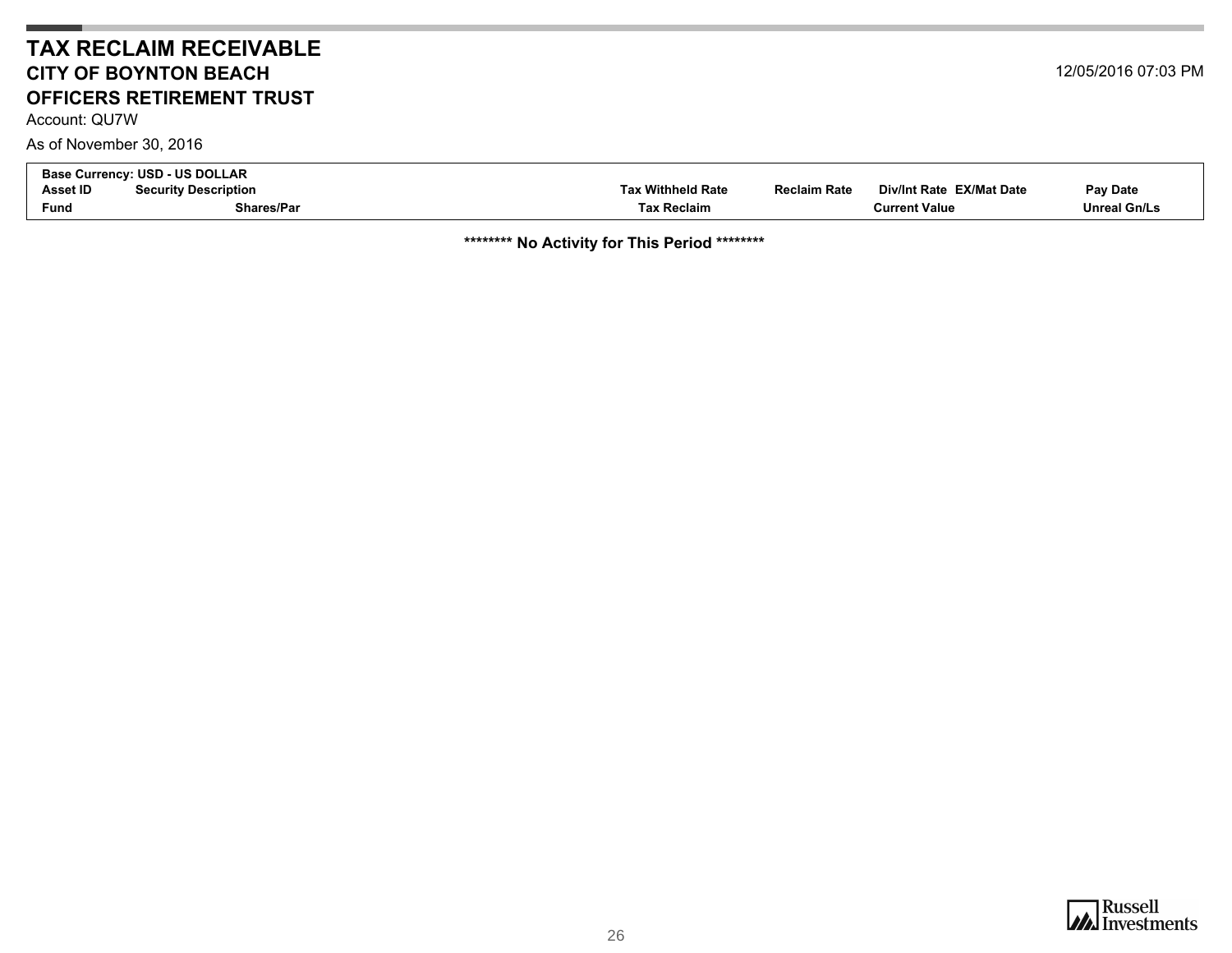### **TRANSACTION ADJUSTMENTSCITY OF BOYNTON BEACHOFFICERS RETIREMENT TRUST**

<span id="page-26-0"></span>Account: QU7W

For the period November 1, 2016 through November 30, 2016

| Base Currency: USD - US DOLLAR |                      |                    |           |                   |                                 |                         |  |  |
|--------------------------------|----------------------|--------------------|-----------|-------------------|---------------------------------|-------------------------|--|--|
| <b>Asset ID</b>                | <b>Security Name</b> | <b>Description</b> | ∟ot       | <b>Trade Date</b> | <b>Settle Date</b>              | <b>Share Adjustment</b> |  |  |
| Fund                           | Comment              | <b>Broker Name</b> | Exch Rate |                   | <b>Settle Currency/Location</b> | <b>Net Proceeds</b>     |  |  |

**\*\*\*\*\*\*\*\* No Activity for This Period \*\*\*\*\*\*\*\***